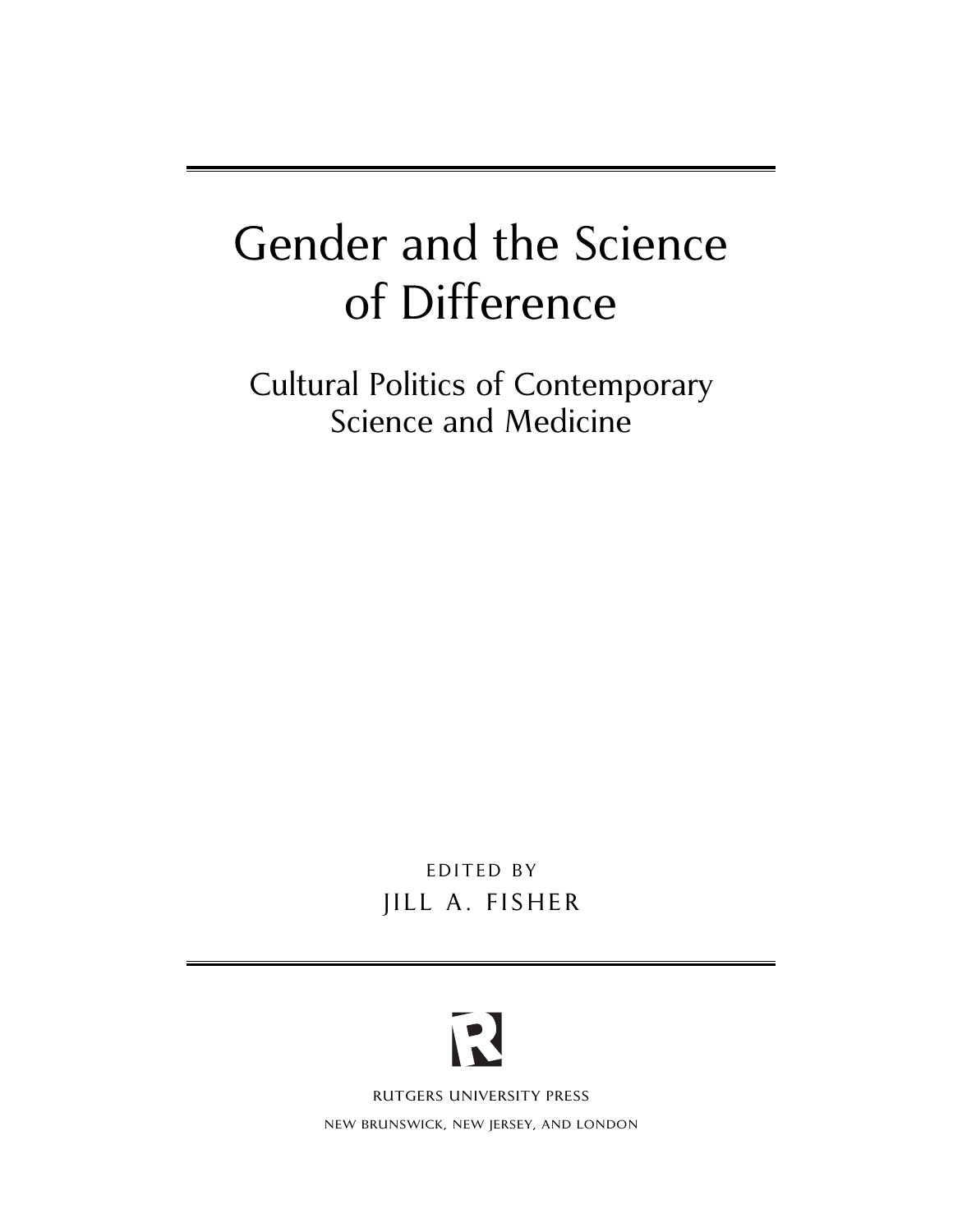### **CONTENTS**

|                         | List of Illustrations<br>vii                                                                                                      |     |
|-------------------------|-----------------------------------------------------------------------------------------------------------------------------------|-----|
| $\mathbf{1}$            | Gendering Science: Contextualizing Historical and<br><b>Contemporary Pursuits of Difference</b><br><b>JILL A. FISHER</b>          | 1   |
|                         | <b>PART ONE</b><br><b>Investigating Difference</b>                                                                                |     |
| $\mathbf{2}$            | Sex Differences Are Not Hardwired<br><b>LESLEY J. ROGERS</b>                                                                      | 27  |
| $\overline{\mathbf{3}}$ | Looking for Difference? Methodology Is in the<br>Eye of the Beholder<br>BONNIE B. SPANIER AND JESSICA D. HOROWITZ                 | 43  |
| $\overline{\mathbf{4}}$ | Evaluating Threat, Solving Mazes, and Having the<br>Blues: Gender Differences in Brain-Imaging Studies<br><b>CLAUDIA WASSMANN</b> | 67  |
|                         | <b>PART TWO</b><br><b>Animal Obsessions</b>                                                                                       |     |
| 5                       | Telling the Rat What to Do: Laboratory Animals,<br>Science, and Gender<br><b>LYNDA BIRKE</b>                                      | 91  |
| 6                       | "Why Do Voles Fall in Love?" Sexual Dimorphism in<br>Monogamy Gene Research<br>ANGELA WILLEY AND SARA GIORDANO                    | 108 |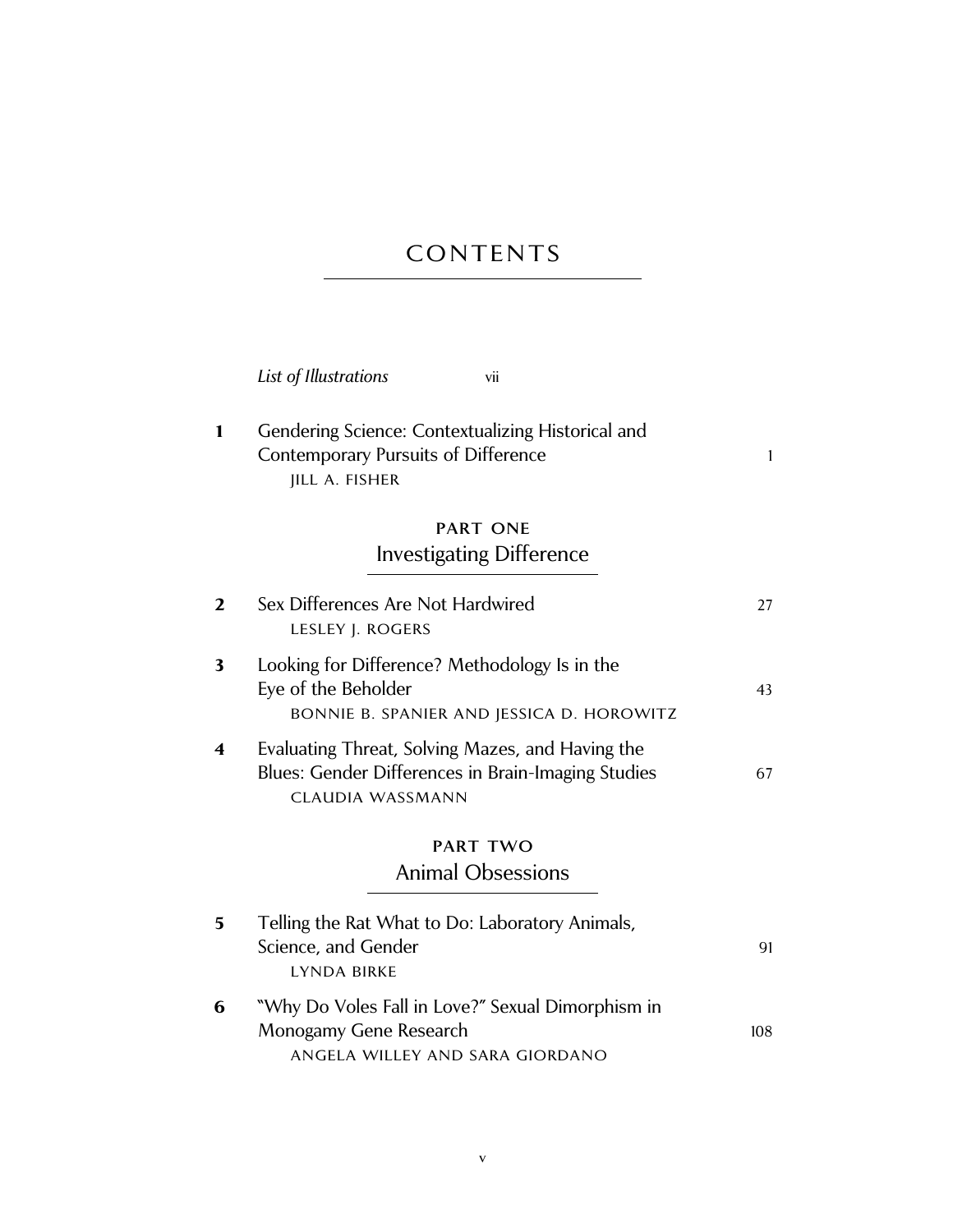| vi               |                                                                                                                | CONTENTS                                                                                               |     |
|------------------|----------------------------------------------------------------------------------------------------------------|--------------------------------------------------------------------------------------------------------|-----|
| $\overline{7}$   | What Made Those Penguins Gay? Gender and<br>Sexuality Politics in the Zoo                                      |                                                                                                        |     |
|                  |                                                                                                                | K. SMILLA EBELING AND BONNIE B. SPANIER                                                                |     |
|                  |                                                                                                                | <b>PART THREE</b>                                                                                      |     |
|                  |                                                                                                                | <b>Categorizing Bodies</b>                                                                             |     |
| 8                | <b>IAIN MORLAND</b>                                                                                            | Intersex Treatment and the Promise of Trauma                                                           | 147 |
| $\boldsymbol{9}$ |                                                                                                                | The Western "Lesbian" Agenda and the Appropriation                                                     |     |
|                  | SEL J. HWAHNG                                                                                                  | of Non-Western Transmasculine People                                                                   | 164 |
|                  |                                                                                                                | <b>PART FOUR</b>                                                                                       |     |
|                  |                                                                                                                | <b>Medical Interventions</b>                                                                           |     |
| 10               |                                                                                                                | Facial Feminization and the Theory of Facial Sex<br>Difference: The Medical Transformation of Elective |     |
|                  | Intervention to Necessary Repair<br><b>HEATHER LAINE TALLEY</b>                                                |                                                                                                        | 189 |
| 11               | The Proportions of Fat in Genetics of Obesity Research<br><b>SHIRLENE BADGER</b>                               |                                                                                                        | 205 |
| 12               | Making Male Sexuality: Hybrid Medical Knowledge<br>and Erectile Dysfunction in Mexico<br><b>EMILY WENTZELL</b> |                                                                                                        | 224 |
|                  | Contributors                                                                                                   | 239                                                                                                    |     |
|                  |                                                                                                                |                                                                                                        |     |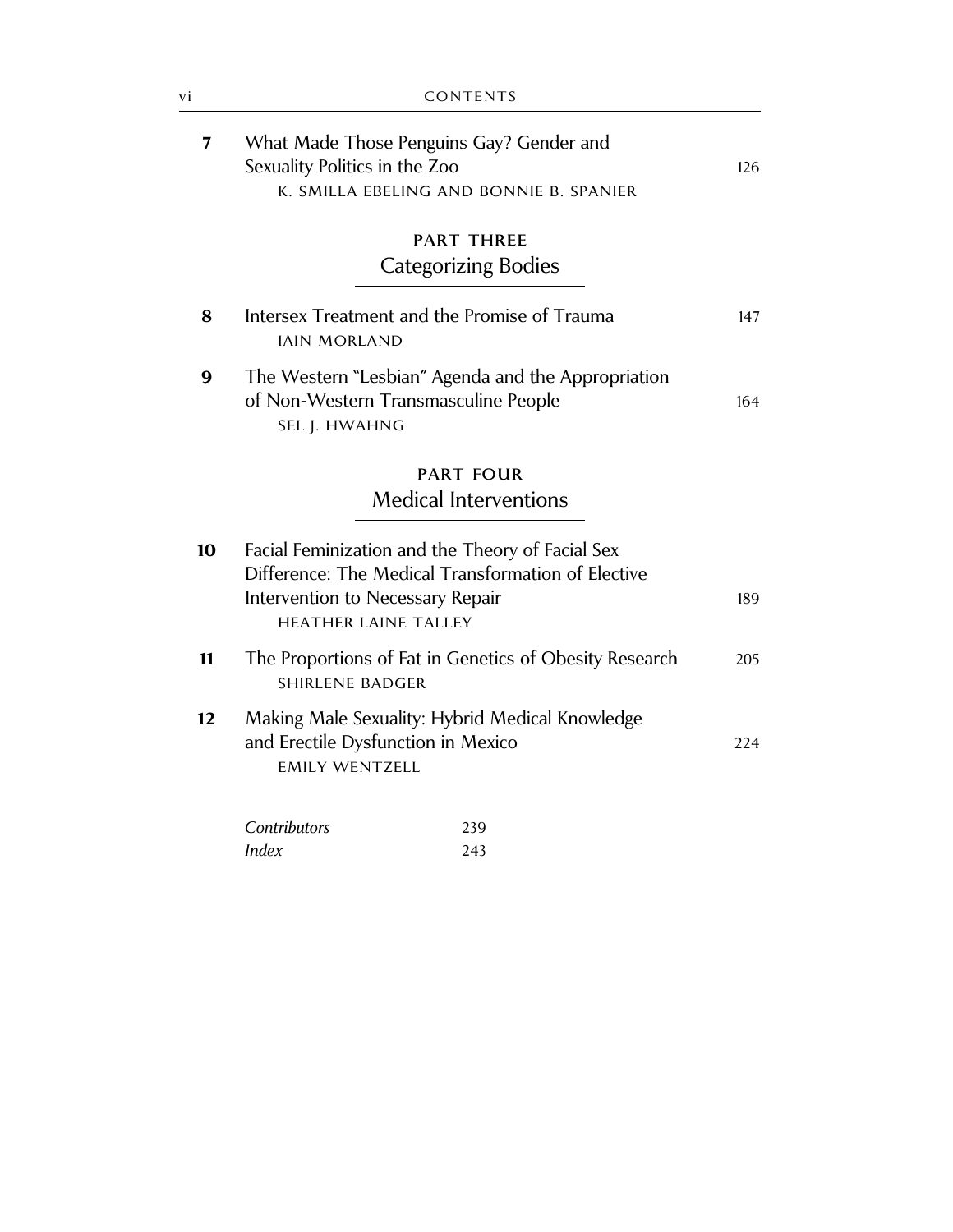## Gendering Science

Contextualizing Historical and Contemporary Pursuits of Difference

JILL A. FISHER

Clearly, not all women and men are the same. But for many the science is undeniable: powerful hormones and the complex circuitry of the brain do shape our behavior and, therefore, our destiny.

—ABC News, "The Truth behind Women's Brains"

In analyzing male/female differences, these scientists peer through the prism of everyday culture, using the colors so separated to highlight their questions, design their experiments, and interpret their results. More often than not their hidden agendas, non-conscious and thus unarticulated, bear strong resemblances to broader social agendas.

—Anne Fausto-Sterling, "Gender, Race, and Nation"

 ${\rm D}$ uring the last ten years, there has been a resurgence of popular interest in the biological differences between women and men. Not surprisingly, given cultural obsessions with the brain, the primary site of these differences is often described as neurological. Books with titles such as *The Female Brain, The Essential Difference,* and *Why Men Don't Listen and Women Can't Read Maps,* among others, have been bestsellers as they promise readers knowledge about why men and women think and act differently. Computer metaphors are frequently mobilized so that differences between men's and women's brains are cast as "hardwired," communicating that they are both absolute and unalterable. Men and women are framed as inherently, biologically different, which is meant to explain and naturalize the social and behavioral differences between the sexes that the lay public so easily recounts. We are all familiar with these social and behavioral differences; they are inescapable in our culture: women are more emotional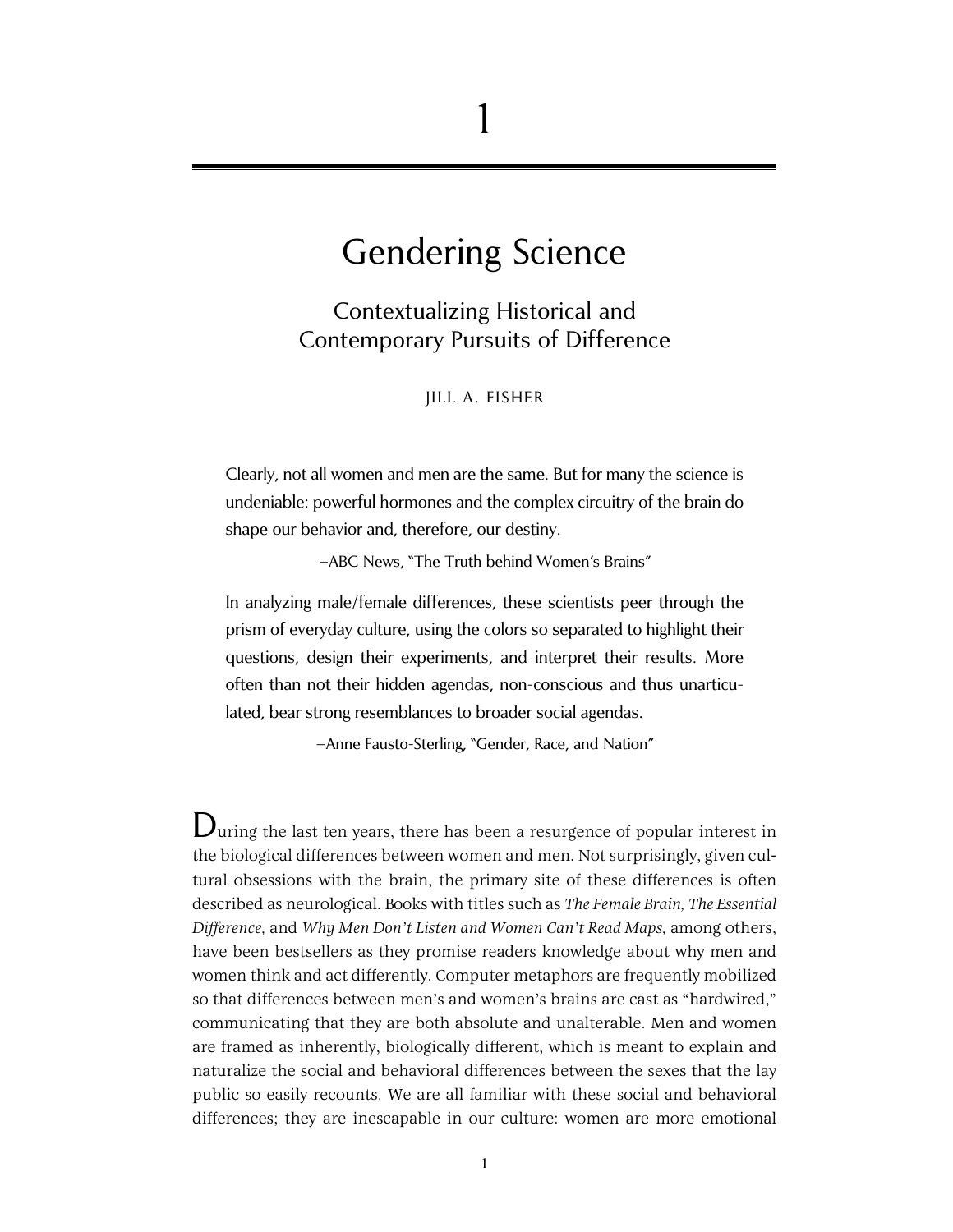than are men, men are more sexually motivated than are women, women are listeners while men are problem-solvers, and so on and so forth. What is fascinating is that our society seeks to explain these differences as biological and that we invest vast scientific resources in "proving" that sex is the most powerful predictor of what type of individuals we will become.

Of course, from a scientific perspective, this is an overly simplistic rendering of the state of knowledge about the biological differences between the sexes. Nonetheless, science often plays it both ways. Professional scientists know that the biological *similarities* between men and women are greater than their differences even while they engage in research on those differences. They also know that a great deal of diversity exists within each sex. At the same time, however, scientific press releases by researchers' universities often exaggerate research findings in order to pitch to the media stories that will have broad popular appeal. In other words, while the media may be to blame for some of the representations of the biological differences between the sexes, many scientists are interested in and add to the popularization of such research findings. There are many reasons for this, but one among them is that scientists—those in the natural sciences as well as those in the behavioral and social sciences—want or need to illustrate the broader implications of their research in order to have successful careers.<sup>1</sup>

All of this is to say that it is important to think critically about scientific evidence—where it comes from, how it is generated, and why certain types of research are perceived as valuable. This means two things: first, science needs to be contextualized in a historical framework to understand how the pursuit of knowledge has changed and has remained the same over time and, second, contemporary research needs to be evaluated in the same way as historical examples of science to understand how current social and cultural norms continue to influence scientific inquiry. While the emphasis in this introductory chapter is primarily on the former, the case studies in the rest of the volume concentrate on the latter. Nonetheless, as I will discuss, there is a great deal of continuity between the past and the present.

#### Science as a Social and Cultural Enterprise

There are multiple ways to think about science and the production of knowledge. One element of science that is often overlooked is that in addition to being a way of understanding the natural world, science is also an institution comprised of individuals who are making decisions about what questions are important, what methods are valid, and how results will be analyzed. In popular culture, science is usually depicted as the process of revealing preexisting Truths about the natural world.<sup>2</sup> Yet facts are produced by individuals who use tools and methods that structure what claims can be made. In other words, as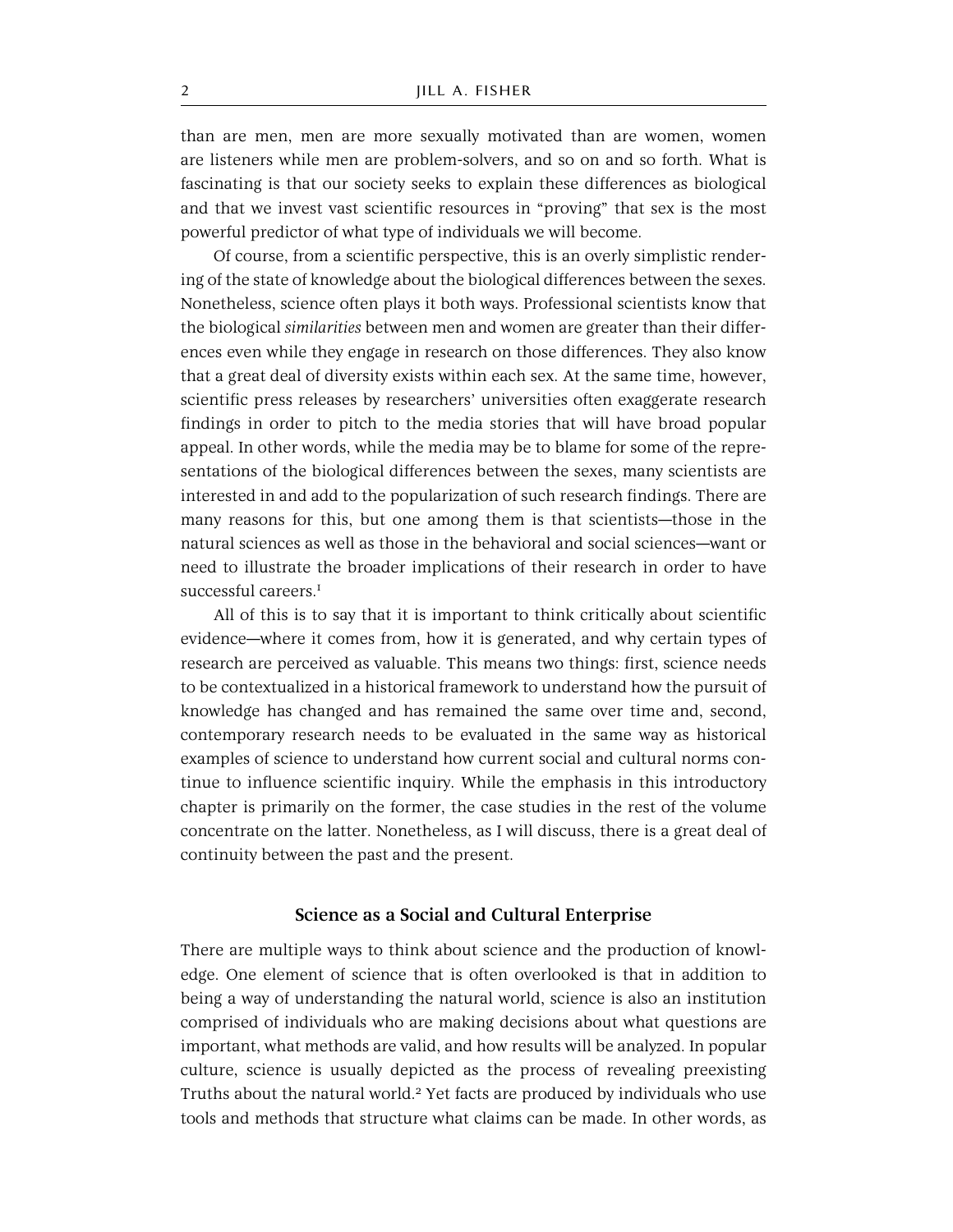scientist Ruth Hubbard reminds us, "Facts aren't just out there. Every fact has a factor, a maker . . . [and] making facts is a social enterprise" ( $1988, 5$ ). This is not to say that these scientific facts don't represent truths about nature; rather, it means that the facts that are created are partial and contingent interpretations of what humans observe. As will become more evident with several examples in the following sections, what scientists observe is often subject to what they already believe is true and is usually in sync with broader society's culture and values.

Just as science is influenced by society, so too does science have an impact on how society is organized and functions. This reciprocal relationship illustrates that science is not a neutral enterprise. For example, Western society has long been characterized as patriarchal, meaning that it is hierarchically organized with men having the dominant position and women the subordinate one. On the ordinary level, this is witnessed through naming norms—children usually have their father's names and women typically take on their husbands' family names.<sup>4</sup> More than just customs, however, patriarchy is largely about power and control. It shapes what roles men and women have in society and our understanding of what each is capable of and what behavior is expected of each.<sup>5</sup> Patriarchal ideas have heavily shaped the pursuit of science, and science has supported the patriarchal system by naturalizing its norms and values. Many scientific pursuits can be labeled androcentric, meaning that knowledge has been constructed with a decidedly male focus or perspective. For instance, in studies of sexuality during the late nineteenth and most of the twentieth centuries, scientists focused their studies of sexual behavior on male animals, presuming that the male of the species (usually mice or rats) had the active role and that the females were passive, a view that mirrored contemporaneous presumptions about human sexuality (see Birke, this volume). It was only when women started entering the laboratory as scientists during the 1970s that female sexual behavior became a focus of investigation and the complexity of female behavior began to be observed (Van den Wijngaard 1995). In short, science tends to support the mainstream values of society, even when those values are sexist.<sup>6</sup>

So how then do we separate out *real,* bona fide differences from sexism or patriarchal values? Some would say that there are empirical differences between men and women that are simply biological and natural and, as a result, are completely apart from culture, politics, and so on. Many immediately argue that the main difference between women and men is that women can have babies while men cannot. Yet, practically speaking, the ability to develop a fetus and give birth is not what makes a person a woman; we wouldn't assert that someone is not a woman because she is infertile. Others point to external genitalia as the clear way to distinguish women from men. While breasts and labia and penises and testicles provide one means of categorizing people, there are, nonetheless,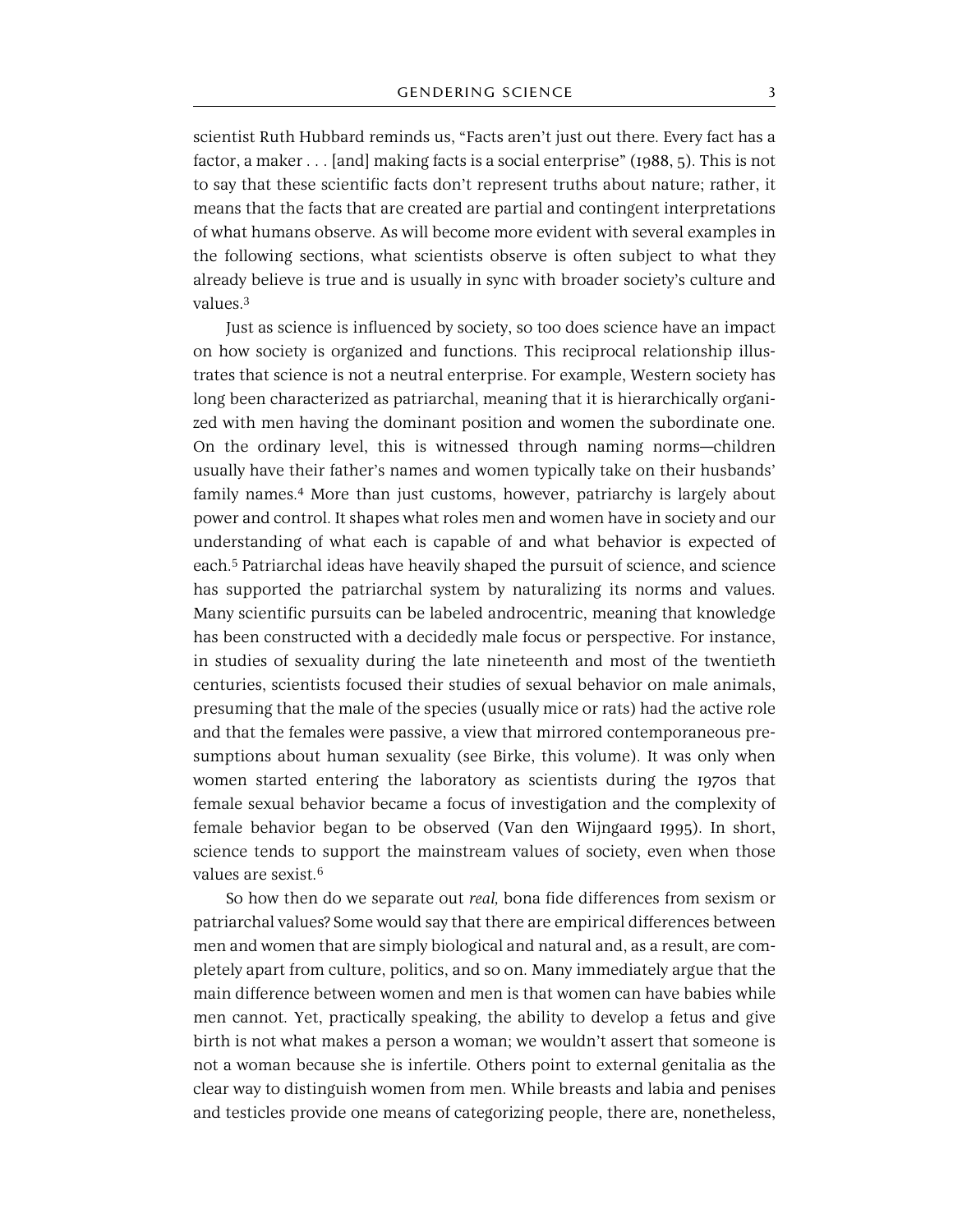frequent examples of ambiguous genitalia as well as a great deal of variation in size and shape of both men's and women's parts. Adding to the slipperiness of these seemingly absolute categories of women and men, U.S. society is increasingly more sensitive to the experiences of transgender and transsexual individuals whose identities challenge strict binaries. Despite exceptions that are made, it is rare that we question how absolute our taken-for-granted assumptions about sex differences actually are and—more importantly—why ambiguity in these differences can make us (collectively speaking) nervous. Our cultural investment in these categories is one indication that interest in differences is never simply casual. Moreover, when we make distinctions between men and women, we are generally ascribing *meaning* to any differences identified between the groups.

As if physiological differences weren't tricky enough, the politics of the differences between the sexes comes most easily into view when science investigates behavioral patterns that diverge in women and men. These are the differences that are more accurately described as those of *gender* rather than sex, and the controversy lies in the degree to which gendered behaviors are "natural" or inherent to the sexes.<sup>7</sup> For example, women as a group are better nurturers than men are as a group. The question remains, however, whether nurturing behaviors are inherent to women or they are the product of socialization.

In order to make meaning out of documented or perceived gender differences, there are two predominant theoretical positions: *essentialism* and *constructivism.* Essentialism—also known as biological determinism—promotes the view that sex characteristics are natural and determine behavior. From this position, sex and gender are interchangeable concepts and terms. In contrast, constructivism denotes the view that sex has a biological basis while gender is socially constructed and not natural. This latter position arose from the women's movement of the 1960s, when feminists argued that gender differences have historically been mobilized to create and enforce inequalities between men and women in society, but gender norms can be redefined to equalize the sexes.<sup>8</sup> Or to put the two positions in more familiar terms, this is the old "nature versus nurture" debate using more precise terminology.

While many scientists borrow from both ends of the spectrum, there are radical examples of each of these positions. For example, scientists who work in the subdiscipline of sociobiology are known to make extreme claims leveraging evolutionary explanations about the biological basis of gendered behavior. Research in this field seeks genetic answers for why men supposedly prefer young, blond, large-breasted women (i.e., these characteristics are said to be perceived as indicators of women's fertility). On the other end of the spectrum are scientists who claim that even biological differences between the sexes are a function of social norms and customs. For example, studies show that exercise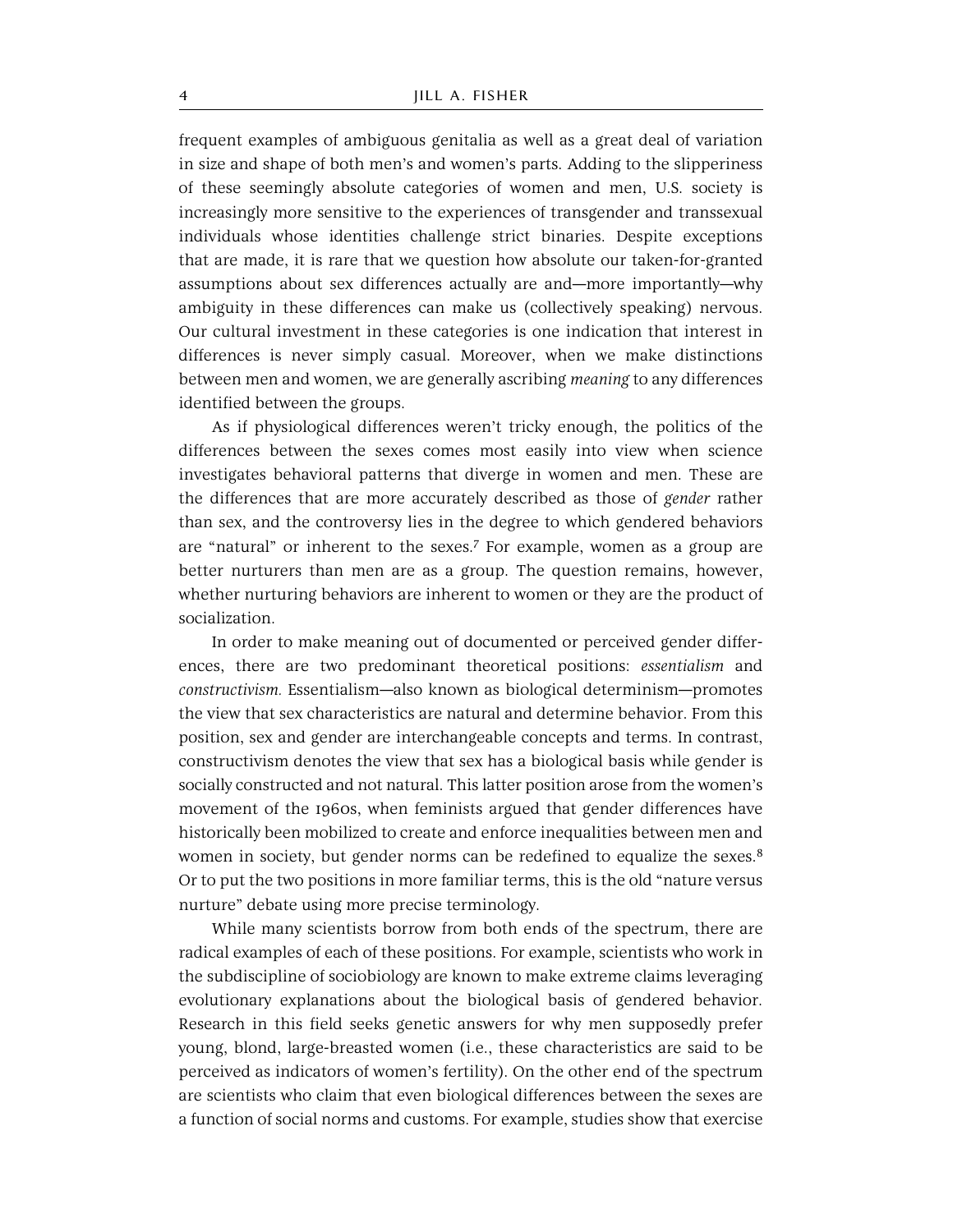has more of an impact on physiology (e.g., bone density, muscle mass, metabolic rate) than does sex so that presumed sex differences are quite often not accurate in and of themselves but are instead proxies for differences in amount and types of physical activity (Birke 2001).

There might be evidence that different scientists can drum up to support both positions, but, generally speaking, mainstream Western culture tends to fall closer to the essentialism side of the spectrum. One bit of evidence for this is that as a society, we don't have many qualms about making claims about how men and women are inherently different. Even in a political climate in which people are concerned about being politically correct, it is rarely perceived as wrong to assert that women are inherently not as good at math and science as are men. $9$  It should be no surprise then that much science ends up drawing conclusions that are reflective of society's broader beliefs; scientists are part of society, after all.

Does this mean that science is doomed to be biased? While there certainly is science that is biased, most science is conducted in ways that try to rid it of bias. The scientific method is one way to try to structure research so that it is done systematically and conscientiously. While most science is not biased, as such, all science is *interested*. This means that individual scientists, research communities, or nations are invested (and investing) in the research questions. Scientific projects are pursued because they are perceived as important, and this directs what types of knowledge about the world are generated. Good science—in the sense that researchers are following the standards of their field—is designed to prevent that interest from unduly influencing the results of the inquiry. In spite of these efforts, it is impossible for individual researchers to cast off completely their personal and cultural values or even their economic or professional motives. Biologist Anne Fausto-Sterling refers to this as scientists' "blind spots." She explains that "a scientist may fail to see something that is right under his or her nose because currently accepted theory cannot account for the observation" (1992, 10). Research on sex or gender differences is especially complicated when most of the ideas people have about sex and gender tend to be seen as natural and are rarely interrogated. Science, therefore, may not be biased per se, but it is influenced by and contributes to patriarchy. One important goal is to examine how it has done so historically so that we can be more adept at detecting it in contemporary research.

#### Historical Trajectory of the Science of Difference

The pursuit of knowledge about biological differences between the sexes has a very long history. Although techniques and methods have changed considerably over time, questions about how and why women and men are different have occupied humans over the centuries from ancient philosophers and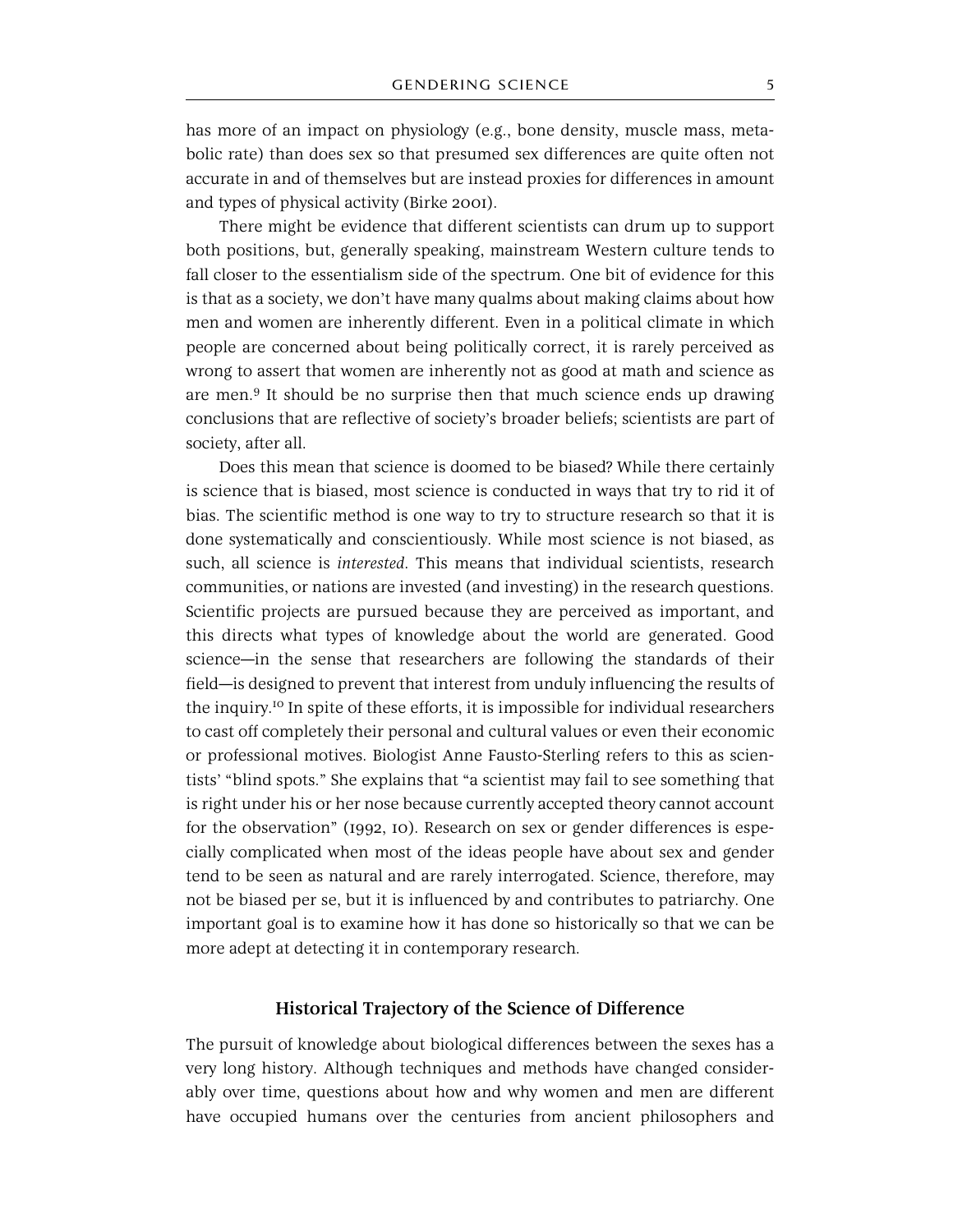Renaissance anatomists to modern-day geneticists. Interestingly, over time, the degree to which women and men have been perceived as different has increased even as more fine-grained details about the biological similarities between the sexes have accrued. The dominant ways of understanding similarities and differences have reflected both the capabilities of science to probe the human body and the historical preoccupations with the roles of men and women in their cultural contexts.

Throughout most of human history, the prevailing view of the sexes was premised on a "one-sex" model, in which females were thought of as imperfect or defective males (Laqueur 1987). Men's and women's reproductive anatomy was perceived as composed of identical structures with women's internal and men's external to the body. Anatomical renderings clearly depicted the organs as identical with the penis and testicles providing the model shape and structure for the vagina and uterus (fig. I.I). The female body was viewed as inferior because it was thought to have failed in its development to the male form. Specifically, ancient philosophers and anatomists believed that proper human development was dependent on heat: the reproductive organs could only be pushed out of the body with sufficient heat in the developing fetus.<sup>II</sup> Females were understood to be the result of insufficient heat (a "mutilated male") and thus the imperfect sex (Tuana  $1989$ ).<sup>12</sup>

Aristotle had a profound influence on knowledge about human anatomy and reproduction, with many components of his model providing the foundation for beliefs about the sexes that went virtually unchallenged from the fourth century B.C.E. until the seventeenth century. In his view, variation in heat between the sexes could explain not only the physical differences in the reproductive organs but also that women are smaller and less muscular than are men. Aristotle further asserted that owing to less heat, women's brains are less developed, which makes women less intelligent and of poorer temperament. In her analysis of Aristotle's theories, philosopher Nancy Tuana framed and quoted his position: "And woman's inferior brain size in turn accounts for much of her defective nature. Woman is 'more jealous, more querulous, more apt to scold and to strike. She is, furthermore, more prone to despondency and less hopeful than the man, more void of shame, more false of speech, more deceptive, and of more retentive memory'" (1989, 148).

As evidence of men's greater heat, Aristotle claimed that male fetuses develop more quickly than female ones and that the greater number of male babies born with birth defects is caused by an excess in heat in those developing fetuses. At the same time, however, Aristotle set himself up for a problem. If heat speeds development, how then does his theory explain why girls reach puberty faster than do boys? He circularly explains that because females are colder they need less time to reach their own (inferior) perfection, sexual maturity. Tuana explains that "we can see from such inconsistencies in Aristotle's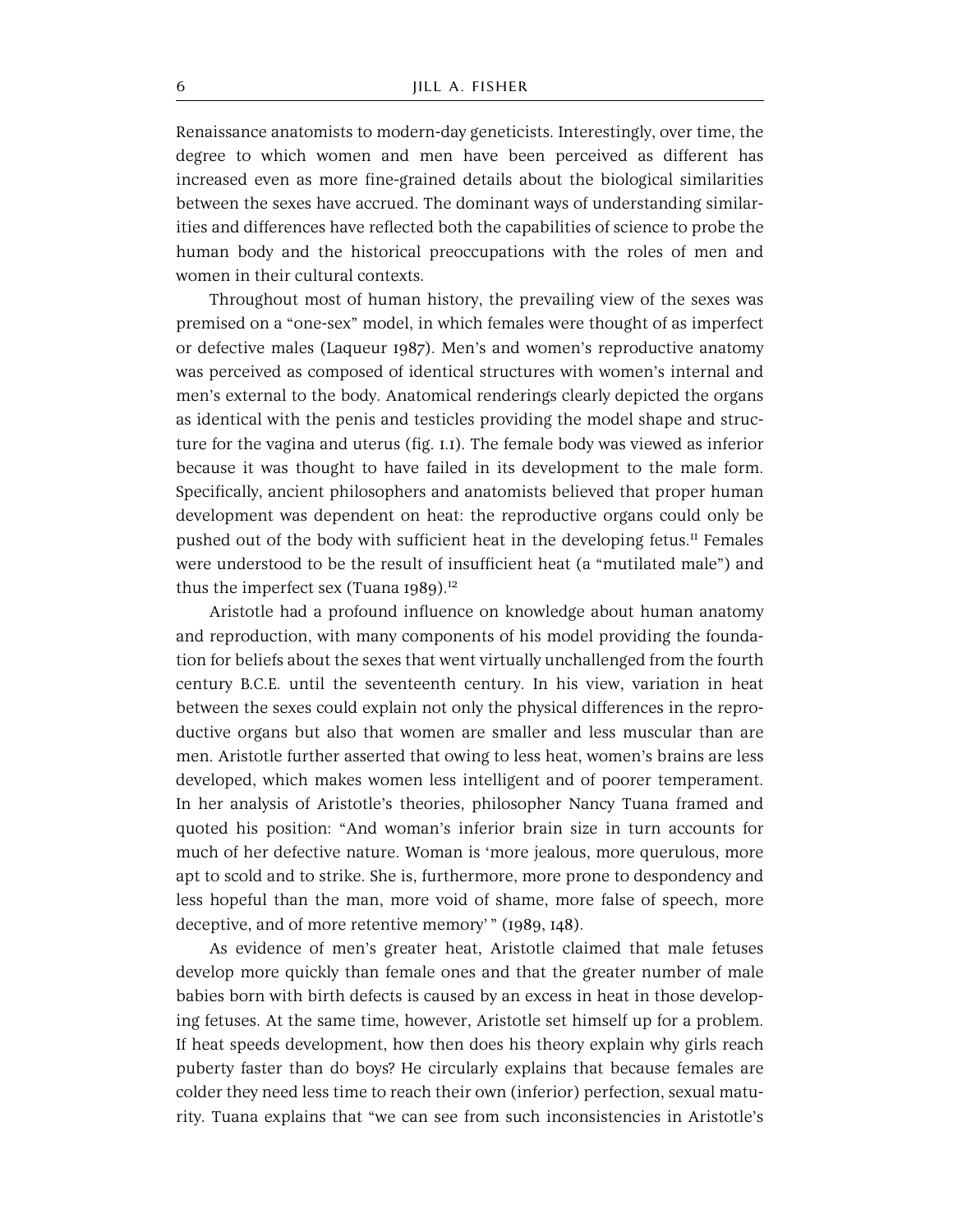

FIGURE 1.1 Representation of female anatomy as an internal version of male anatomy.

Source: N. Tuana, "The Weaker Seed: The Sexist Bias of Reproductive Theory," in *Feminism and Science*, edited by N. Tuana (Bloomington: Indiana University Press, 1989), 155.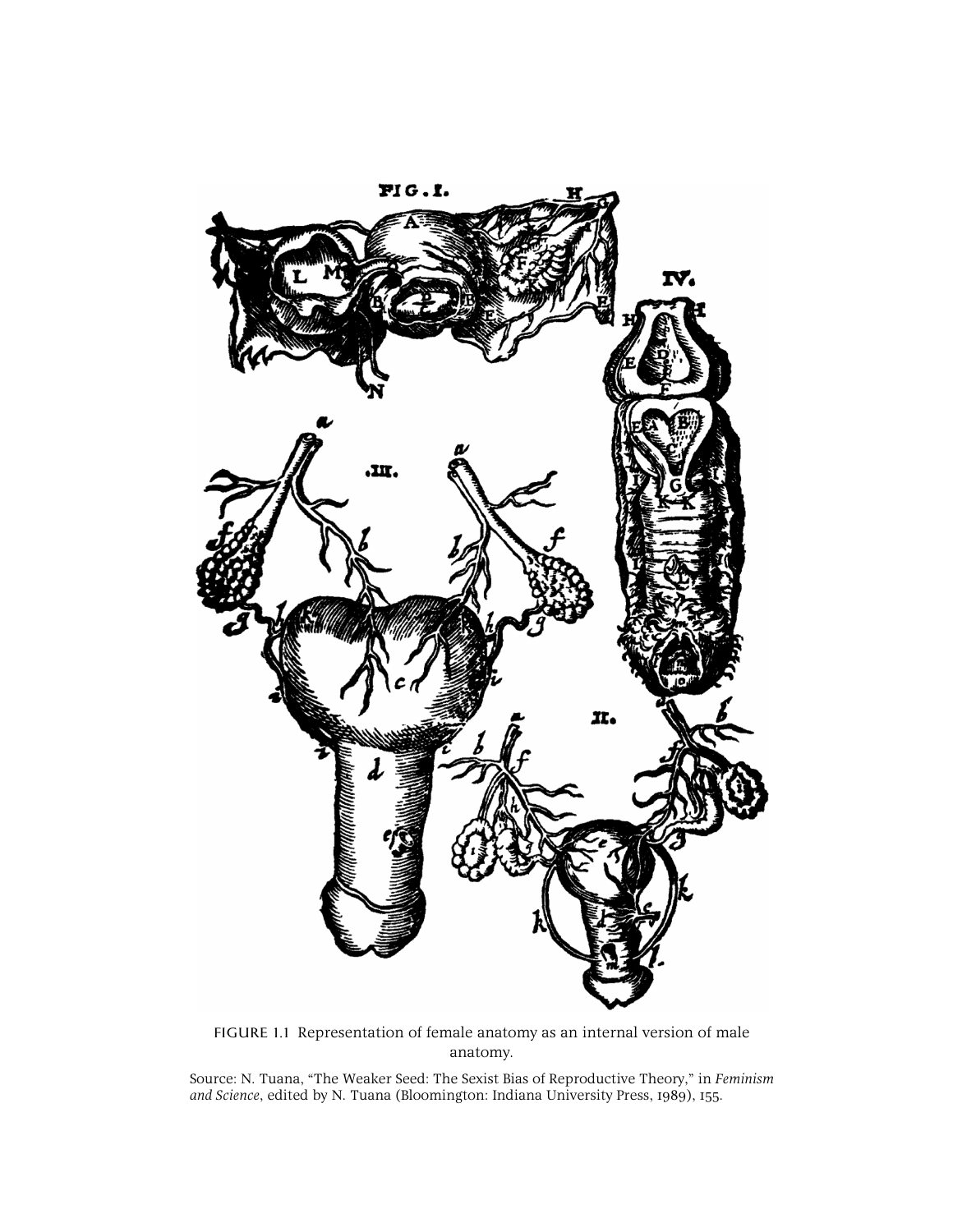theory that the doctrine that the female sex was inferior to the male was not a premise to be proved or justified, but was rather an implicit belief underlying Aristotle's development of his biological theory" (1989, 153).

Aristotle left it to his successors to explain why females have less heat than do males. Several hundred years later, in the second century, Galen "solved" the riddle. Through a creative representation of anatomy, Galen explained that it was the configuration of veins and arteries that control the amount of heat given to the developing fetus. Given cultural conceptions associated with the right (good) and left (sinister) during his time, Galen claimed that heat is associated with the flow of "pure" blood through the arteries on the right side of the body and that the lack of heat is a result of "impure" blood in veins on the left side of the body. The side of the father's body from which the "seed" came then determined the sex of the fetus. For instance, seed originating from the right testicle would by consequence lead to a male offspring, and seed originating from the left testicle would become female offspring. Galen's explanation is fascinating because it leverages a sophisticated understanding of the role of veins and arteries for delivering blood while being physiologically inaccurate: veins and arteries are not each located only on one side of the body. In spite of this amazing technical flaw, Galen's anatomical model continued to be the accepted explanation for sex differences for hundreds of years (until the seventeenth century). Tuana provides an explanation for the longevity of this false belief in spite of the evidence to the contrary:

Anatomists persistently held to the view that the female seed was defective because of the impurity of the blood that fed it. Although careful attention to the actual structure of the veins and arteries of the testicles and ovaries would refute this view, anatomists continued to overlook this error. . . . It is perhaps not surprising that even an anatomist as careful as Vesalius would perpetuate such an error. The scientific theory he had inherited demanded this "fact." The belief that female seed arose from the "serous, salty, and acrid" blood of the left testes was the only viable explanation of the perceived differences between women and men. (1989, 161)

Science and technology studies (STS) scholar Nelly Oudshoorn (1994) has explained in her analysis of the gendered nature of science that these failures of observation were part of the dominance of the "one-sex" model. Anatomists were actively dissecting male and female bodies during the centuries, but they were not looking for differences between men and women or to challenge dominant theories of reproduction. Oudshoorn states, "The stress on similarities, representing the female body as just a gradation of one basic male type, was inextricably intertwined with patriarchal thinking, reflecting the values of an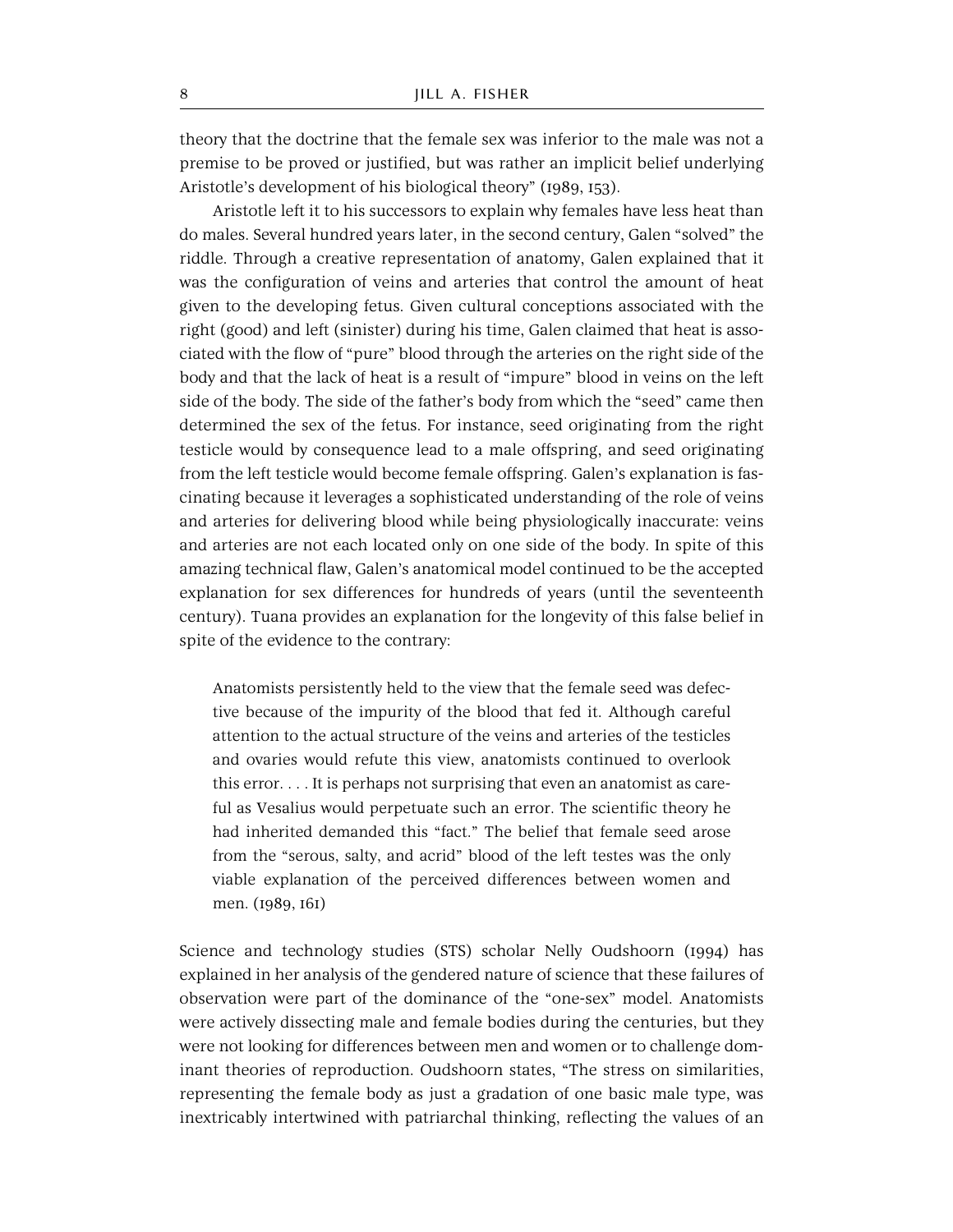overwhelmingly male public world in which 'man is the measure of all things, and woman does not exist as an ontologically distinct category" (1994, 6).

Supporting this point, Tuana  $(1989)$  notes that several anatomists documented inconsistencies between the standard physiological model of the time and their own observations, but they did not seem to understand the implications of their observations. In other words, it was not ignorance of anatomy that contributed to these scientific views but the cultural beliefs of the time about the relationship of men and women being premised on hierarchy, not difference.

In spite of the power of patriarchal thinking, Galen's model could not be sustained forever. With the spirit of experimentation as part of the scientific revolution, tools were developed to extend scientists' powers of observation. The invention of calculating machines, measuring devices, telescopes, microscopes, and so on changed the way that or degree to which nature could be understood. As improvements were made to microscopes, the visibility of cells came into focus, so that spermatozoa could be observed for the first time during the seventeenth century.<sup>13</sup> This "discovery" catalyzed a new science of embryology that could document the mechanics of reproduction at the cellular level and led to contemporary understanding of the roles of men and women in reproduction. It was through these changes in the methods, techniques, and subsequent findings of scientific inquiry that by the eighteenth century the one-sex model was replaced with an alternate patriarchal version of two distinct sexes.

With the emphasis on difference becoming the dominant way of perceiving the sexes in the eighteenth century, scientists began exploring and documenting differences in men's and women's bones, blood vessels, hair, sweat, and brains (Schiebinger 1989). The study of difference between the sexes became utterly pervasive. As part of the process of making new types of distinctions between the sexes, radical naturalizations of *femininity* began to occur within science as well as society at large. For instance, the belief that much of women's behavior (i.e., that which distinguishes their roles in society from men's roles) is natural began to be explained in terms of biological or physiological functions. This view continues to shape scientific inquiry, but the claims have not been static. Specifically, the site of the "essence" of femininity has shifted over time from the womb (uterus) in the eighteenth century to the ovaries in the nineteenth century to hormones in the twentieth century to the brain in the twenty-first century (Oudshoorn 1994). Women continued to be perceived as inferior to men, but no longer because they were seen as imperfect males; rather, the multiple biological differences that were identified cast them as weaker, more vulnerable, and so on.

Two lines of investigation about the differences between women and men have especially occupied scientists for the past two centuries: intelligence and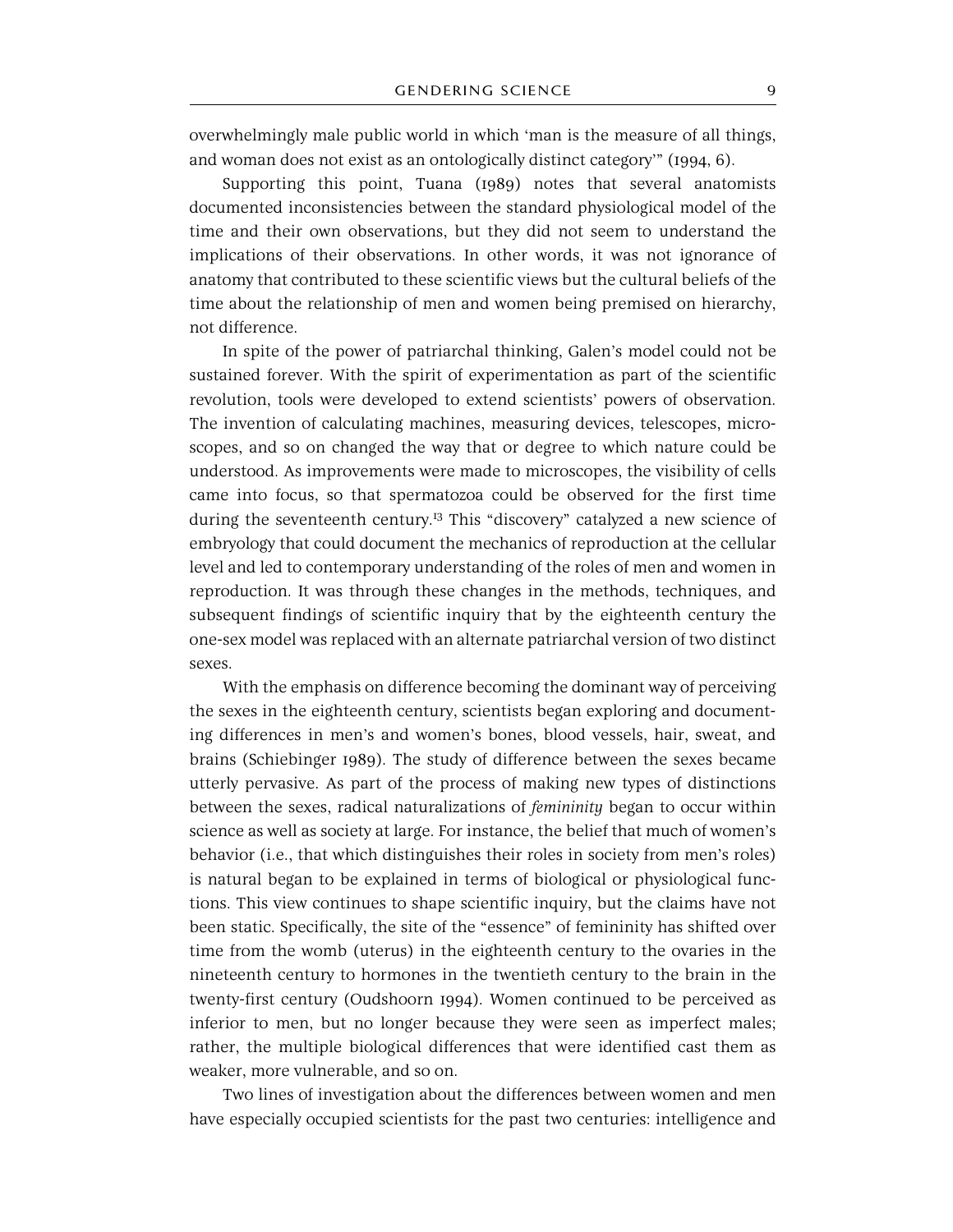sexuality. In examining the history of intelligence research, it is hardly an exaggeration to claim that scientists have sought measures of intelligence that yield the results they know *a priori* to be "true". In the nineteenth century, the newly established science of craniometry made inferences about intelligence by making measurements of the skull and brain. Women's brains were found to weigh on average five ounces less than men's brains.<sup>14</sup> The initial analyses performed were crude measures of absolute cranial capacity or brain weight. As philosopher Judith Genova explained, "Picturing the brain as a container and intelligence as some kind of vital fluid, [researchers] concluded that woman's smaller vessel could only hold less knowledge. Women were doomed to be less intelligent than men; their anatomy, wherever one looked, prevented it [from being otherwise]"  $(1988, 101)$ .

This mode of measurement did not last for long when it became clear that other animals, such as elephants, have larger brains than do humans, and the idea that other animals could be more intelligent than humans was perceived as absurd or impossible. Scientists began experimenting with measurements: brain size in relation to body size, height, thigh-bone weight, and cranial height. Each of these measurements was in turn rejected because the results did not come out right: advantaging women in some cases or non-white peoples in other cases.

What guided the search for the "accurate" measurement was the certainty that the results would mirror the assumptions the researchers' held about the innate intelligence of the sexes or of racial and ethnic groups. These assumptions or in some cases outright prejudices—were often right at the surface. Scientist Stephen Jay Gould conducted an examination of craniometry findings published in the nineteenth century and found a remarkable passage written by one of the leading scientists:

"[Women's] inferiority is so obvious that no one can contest it for a moment; only its degree is worth discussion. All psychologists who have studied the intelligence of women, as well as poets and novelists, recognize today that they represent the most inferior forms of human evolution and that they are closer to children and savages than to an adult, civilized man. They excel in fickleness, inconstancy, absence of thought and logic, and incapacity to reason. Without doubt there exist some distinguished women, very superior to the average man, but they are as exceptional as the birth of any monstrosity, as, for example, of a gorilla with two heads; consequently, we may neglect them entirely." (Gustave Le Bon 1879, quoted in Gould 1992, 155)

Analysis of craniometry provides a perfect example of how closely linked social norms and cultural values are with scientific endeavors. Other types of research on intelligence have tended to exhibit far subtler manifestations of such bias.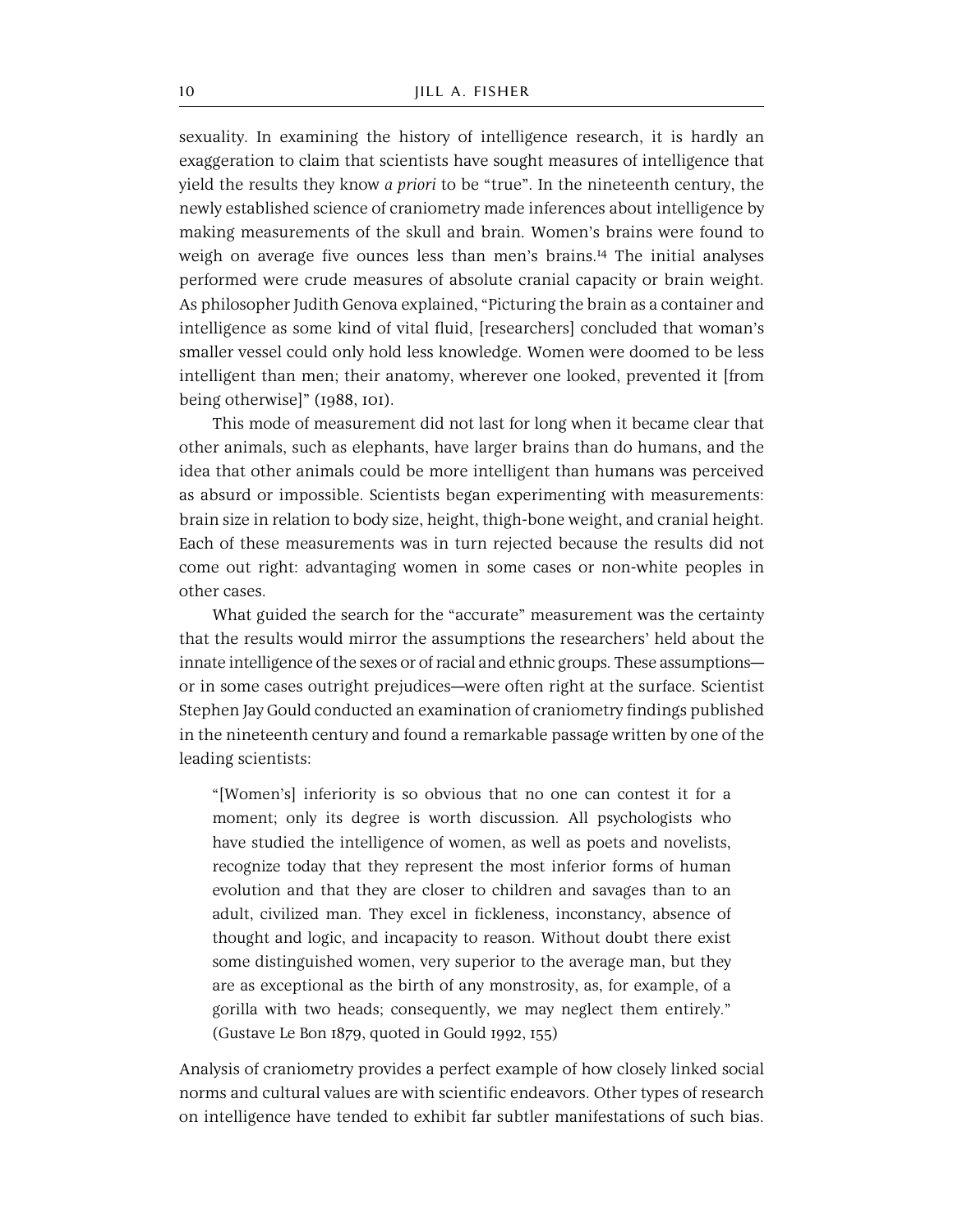Nonetheless, IQ and aptitude tests (like the SAT or GRE exams) have long been criticized for historically advantaging the affluent and white men while acting as a tool of discrimination against disenfranchised minority groups.

Twentieth-century research in psychology, neuroscience, and other related fields has likewise been used to "prove" that cognitive differences between men and women are inherent, naturalizing gender differences. Genova (1988) has explicitly associated the brain research of the 1970s and 1980s with craniometry because of its flagrant sexist agenda. The science being conducted during those decades focused in large part on hemispheric specialization and lateralization studies. Most of us know that research by the more colloquial terms of being "right brained" or "left brained." What is quite interesting about the history of this type of research is that the side of the brain that was assigned to each sex actually switched as expectations of gendered attributes and skills evolved during the same time period. Women were initially thought to be intuitive and holistic thinkers while men were said to be the logical and analytic ones. Today, however, women are said to be left-brain dominant, which means that they excel with verbal and analytic ability and process only one item at a time; men are said to be right-brain dominant, which means that they excel with spatial tasks, are more holistic, and can process multiple items simultaneously. In puzzling why the types of patterns of thinking that we attribute to the sexes would be reversed, it probably has to do with two trends that were occurring during the same time period: women began to enter the workforce in greater numbers as a result of the women's liberation movement and a new emphasis was being placed on creativity for professional and personal success. Genova writes,

Once again men are viewed as natively equipped to do the truly inspired work. Women's cold, analytical, rational powers can only make them plodding amateurs in the creative game. Whatever the task, determinists will argue that men's holistic skills will assure them more efficient, more penetrating discoveries. The current attack on women, then, is confined to a kind of intelligence, it is specifically aimed at keeping them out of the world of science and trivializing their achievements in any field as routine and studied. . . . At last, it has been granted that women have the stuff, just not the right stuff. (1988, 103)

The perennial problem of research on difference is present here: the vast majority of the data supports the point that there is a great deal of overlap in how men's and women's brains function, but the differences command all the attention. Still, if one accepts that gender can be mapped onto different uses of the brain, the assumption that information processing is a proxy for intelligence is tenuous at best, especially when some types of highly valued activities require different types of information processing. In spite of these obstacles to establishing the "truth" about the innate effects of sex on the brain, research on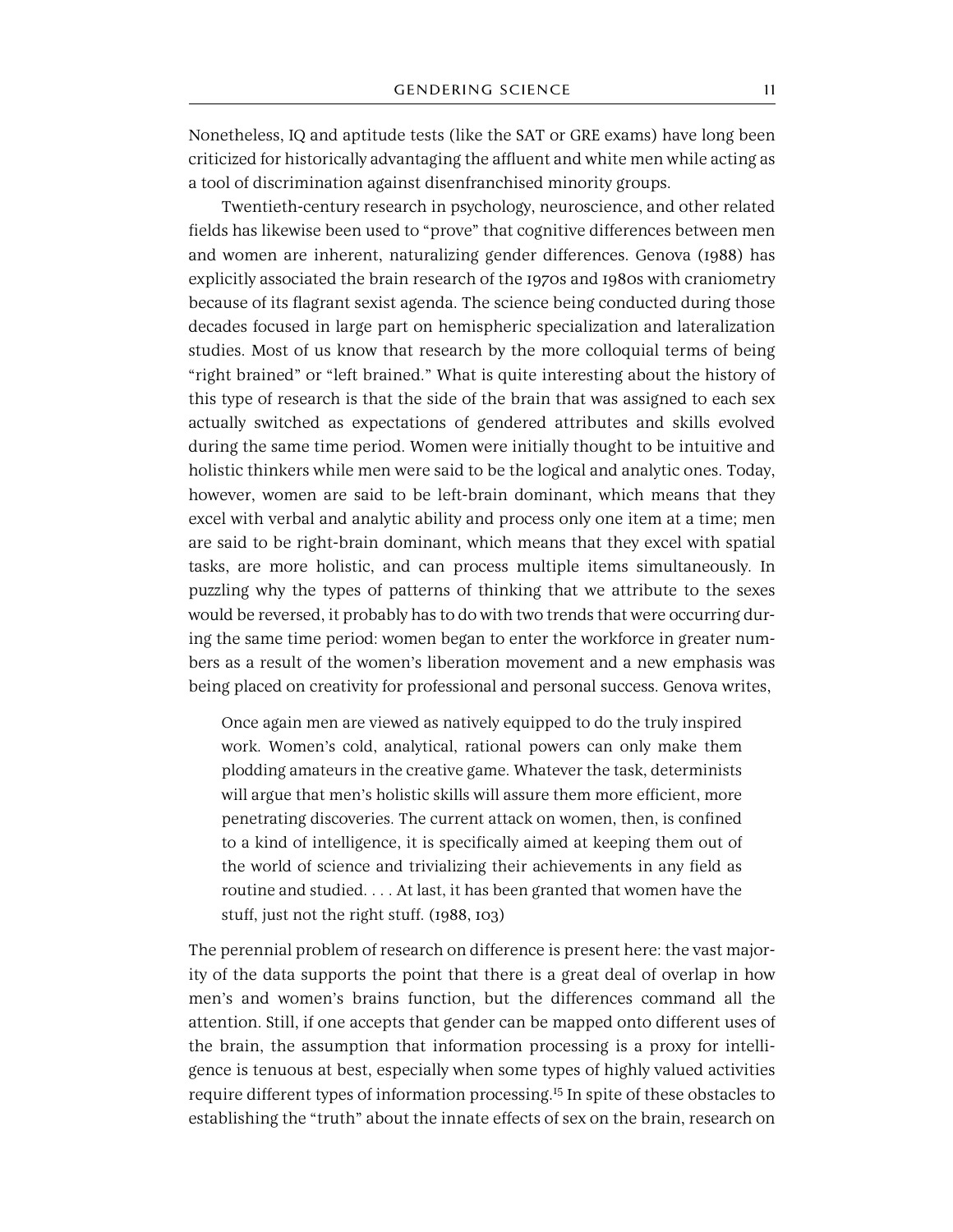the gendered nature of cognition is still a major area of scholarship (see Wassmann, this volume).

Another area of science that has explicitly mobilized sex and gender differences has been research on sexuality. Just as the one-sex model presumed essential biological similarity between women and men, so too was there a belief that men's and women's sexuality was not so much divergent but different only by degree (men having more heat and all). At the same time that the one-sex model was replaced in the eighteenth century, opening up science to investigate the difference between men and women down to the cellular level, new norms and expectations began to govern women's sexual comportment. Historian Carol Groneman asserts,

Well into the eighteenth century, both popular notions and medical understanding retained vestiges of the belief that women were as passionate, lewd, and lascivious as men were. . . . And yet by the nineteenth century, an ideology was firmly established: women by nature were less sexually desirous than men; the wifely and maternal role dominated their identity. . . . Profoundly suspicious of passion, Enlightenment and post-Revolutionary writers argued that women had less sexual desire than men and thus were uniquely suited to be a civilizing force; male passion would be controlled by the strength of woman's moral virtue.  $(1995, 225 - 226)^{16}$ 

Thus, women's sexuality and men's sexuality were placed on opposite ends of a spectrum.

Of course, individual women's experiences or expressions of sexuality did not necessarily reflect the cultural change. Medical science began to investigate women's deviations from the "norm" of feminine modesty, diagnosing the behavior as a new disease: nymphomania.<sup>17</sup> The women perceived to be most at risk were adolescents, especially blonds, and widows. As the type of women susceptible to nymphomania might suggest, the primary cure recommended to women was marriage. Should marriage not reduce women's "passions," physicians prescribed cold baths, vaginal borax douches, and abstention from red meats and alcohol. In cases of affluent women, especially wives caught masturbating or engaging in homosexual behavior, surgical options were presented, which included clitoridectomy (female circumcision) or oophorectomy (female castration through removal of the ovaries) (Barker-Benfield 1975). These more extreme interventions were justified by physicians because the medical belief was that nymphomania would lead to complete derangement of the mind and surgery on the genitals would help protect the brain from the disease.

The nineteenth-century pathologization and medicalization of sexuality was not confined to nymphomania. Scientific inquiry into the causes of and cures for homosexuality reflected the social and cultural angst about "contrary sexual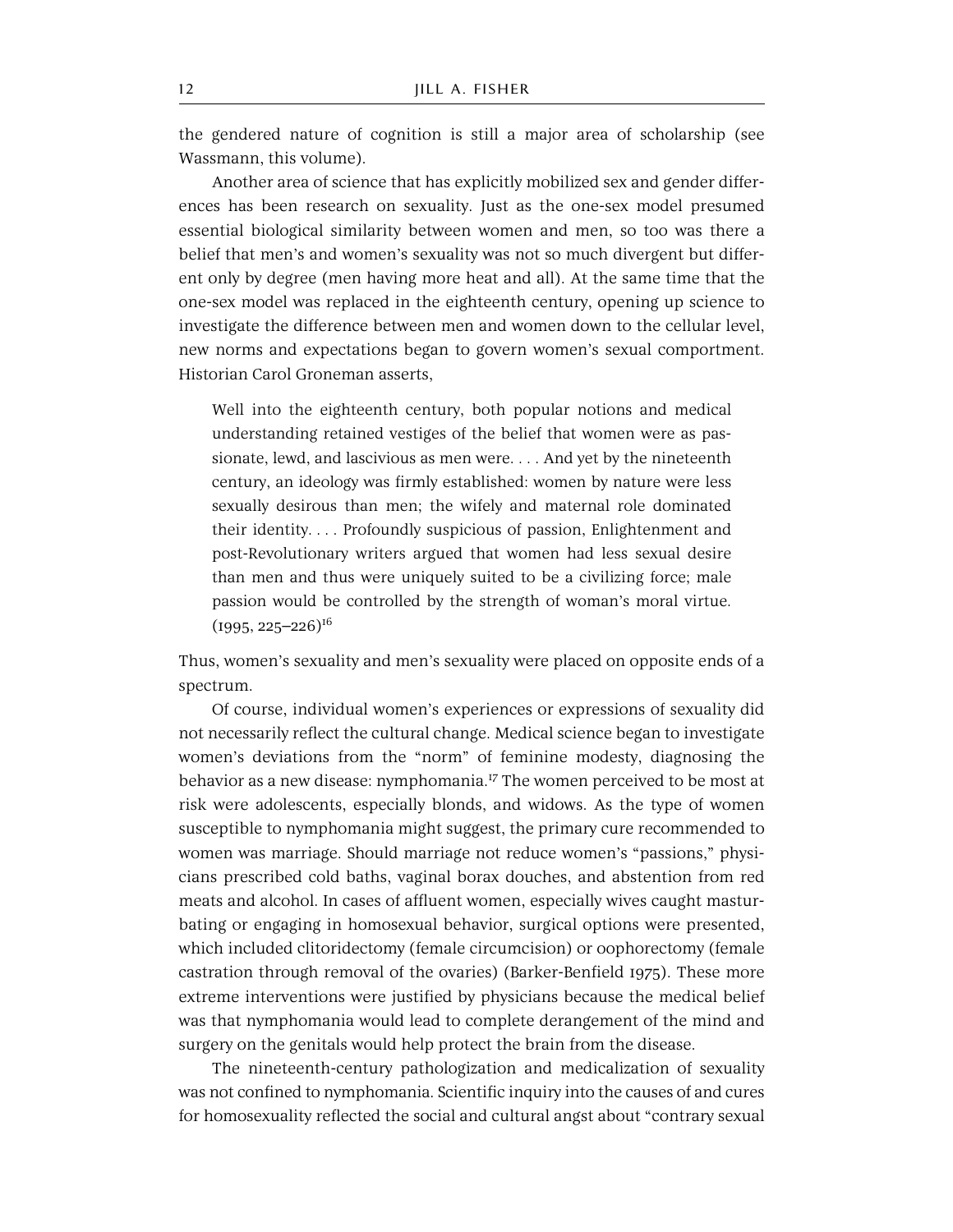instinct" when "homosexuals came to symbolize sterility, madness, and decadence in the late Victorian period" (Terry 1995, 132). During this time, homosexuality was seen as a constitutional predisposition, or, in other words, an *innate* characteristic that was simultaneously biological, psychological, and moral. There were competing explanations for why homosexuality occurred, including evolutionary causes, stress of industrial life, and gender confusion.<sup>18</sup>

As research on homosexuality continued into the first half of the twentieth century, explanations about its biological basis fell out of favor to be replaced by explanations about purely psychological causes. This shift in understanding about homosexuality made research into finding a treatment or cure for it more logical; it also led to fears that homosexuals were trying to "recruit" young men into their ranks, motivating some to want to identify, expose, and contain homosexuals. Cultural studies scholar Jennifer Terry describes the details of the Sex Variant study from the 1930s to 1950s led by a gynecologist to "devise a checklist of visible characteristics that could assist physicians in identifying homosexuals" (1995, 139). The study subjected forty male and forty female homosexual volunteers to a battery of psychological and physical examinations with the idea that homosexual behavior would leave clear signs of deviance on the body. The results of the study were that homosexuality is more psychological than physical. The researchers were dispirited because they found no distinct signs of homosexuality on the body that could provide evidence to physicians seeking to diagnose it.

Scientific consensus in the middle of the twentieth century about the psychological basis for homosexuality was temporary; researchers continued to seek biological explanations. Specifically, the search for a "gay" gene has been a major area of genetics research. Other areas of investigation include research into brain structure, cognitive abilities, pheromones, fingerprints, length and girth of various body parts (e.g., limbs, feet, fingers, penis), and the auditory system (on the latter, see Spanier and Horowitz, this volume). From this list alone, there are unmistakable similarities between the search for a measure of homosexuality today with the search for a measure of intelligence in the nineteenth century. This type of scientific fishing expedition makes it clear that certain types of science are not just a phenomenon of the past, but that the same questions about difference preoccupy researchers in similar ways for similar purposes. The question then is not just how is science the same now as it is was in centuries past, but in what particular ways is it different today? And what do those differences suggest about our cultural moment?

#### Current Cultural Context of Science

Much rich scholarship has illustrated how past cultures of science were infused with patriarchal norms and values that influenced the kinds of research that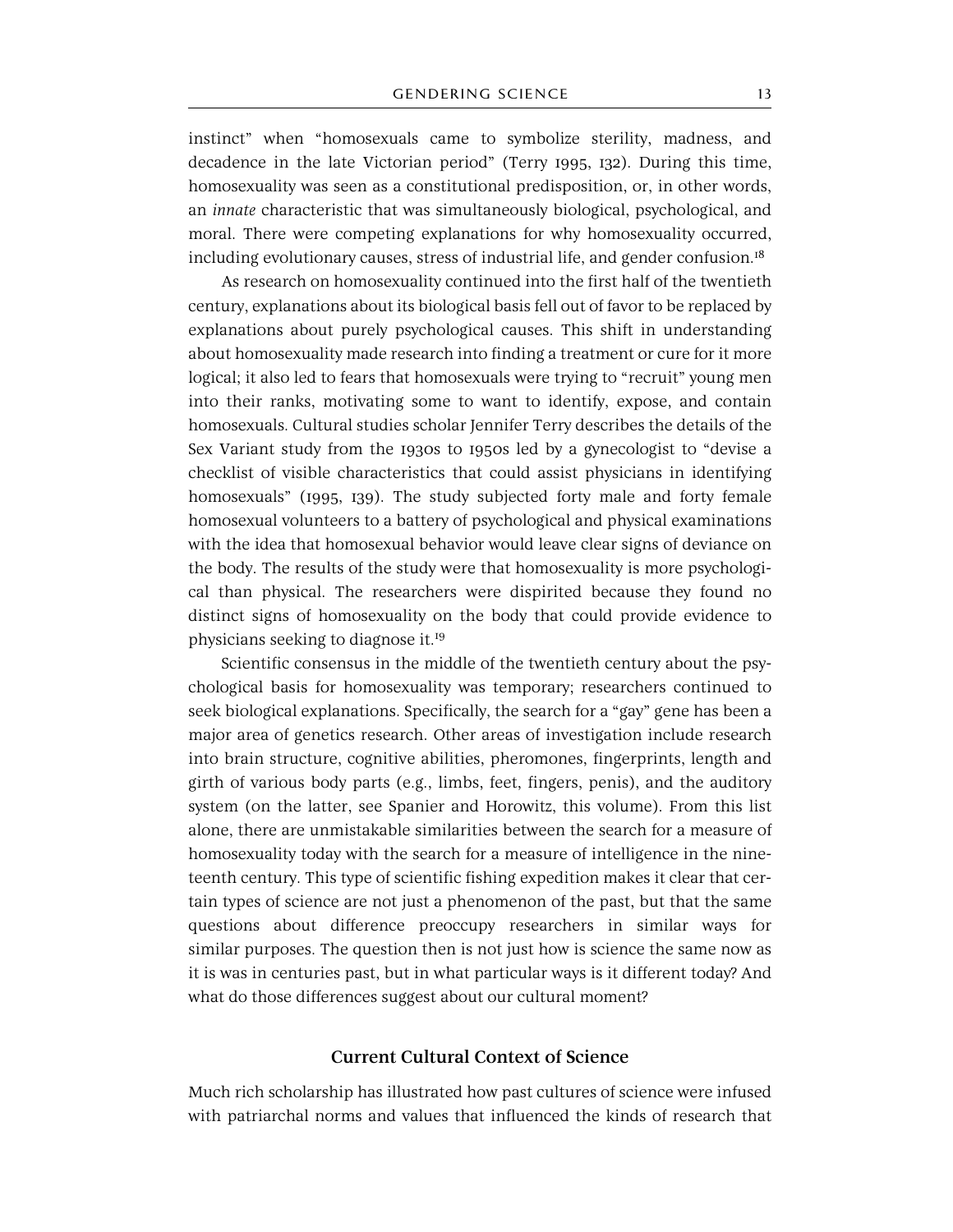was conducted and the interpretation of findings about differences between men and women. I have touched on only a few examples here. While the gendered values of past science may be easier for present-day observers to detect, it does not imply that current science is any less influenced by the broader social and cultural contexts in which contemporary research takes place.

Some argue that feminism has influenced culture and science to the point where women are no longer perceived as inferior (Bellafante 1998). Some even argue that, if anything, there is a tone of man bashing that might even imply that there is a social belief in *men's* inferiority. For instance, an ABC News 20/20 episode that aired in 2006 claiming to investigate, as titled, "The Truth Behind Women's Brains" seemed to send the message that women's brains just might be superior to men's brains:

Girls . . . mature faster than boys, and girls' brains are as much as two years ahead during puberty. In fact, neuro-imaging shows that, early on, the typical teen girl has a stronger connection between the areas of the brain that control impulse—the amygdala—and judgment—the prefrontal cortex. It may not be until late adolescence or their early twenties that boys' brains catch up to their girl peers. "To know that they're smarter than us by two years—it's a gap, it really is," said John Bessolo, one of the students in Dr. Brizendine's high school group. "They are the superior beings of the brain." (ABC News 2006)

Some commentators perceive this description of women's brain function as a feminist position and are encouraged by it.<sup>20</sup> They have argued that what is different about this neuroscience research from past scientific paradigms is that the research is not out to prove the inferiority of women and will likely be more reflective of "true" differences between the sexes. Even when women are cast as potentially *superior,* the hardwired "differences" are unmistakably gendered in highly problematic ways. As part of the 20/20 segment, effects of pregnancy and motherhood on the brain were highlighted:

During pregnancy, these powerful hormones literally hijack a mother's brain circuits. She first becomes sleepy, hungry, and nauseous. Soon, the hormones oxytocin and prolactin intensely focus her maternal brain on the safety, and the needs of her child often to the detriment of everything else. . . . Triggered by hormones, a mother's brain becomes a virtual GPS systems [*sic*] for tracking and protecting her young. . . . A similarly dramatic hormonal effect is experienced when mothers breastfeed. As she nurses, oxytocin, the feel-good hormone, marinates a mother's brain. Many women say they are awash in feelings of warmth and pleasure. . . . For many women, their child-centric behavior not only compromises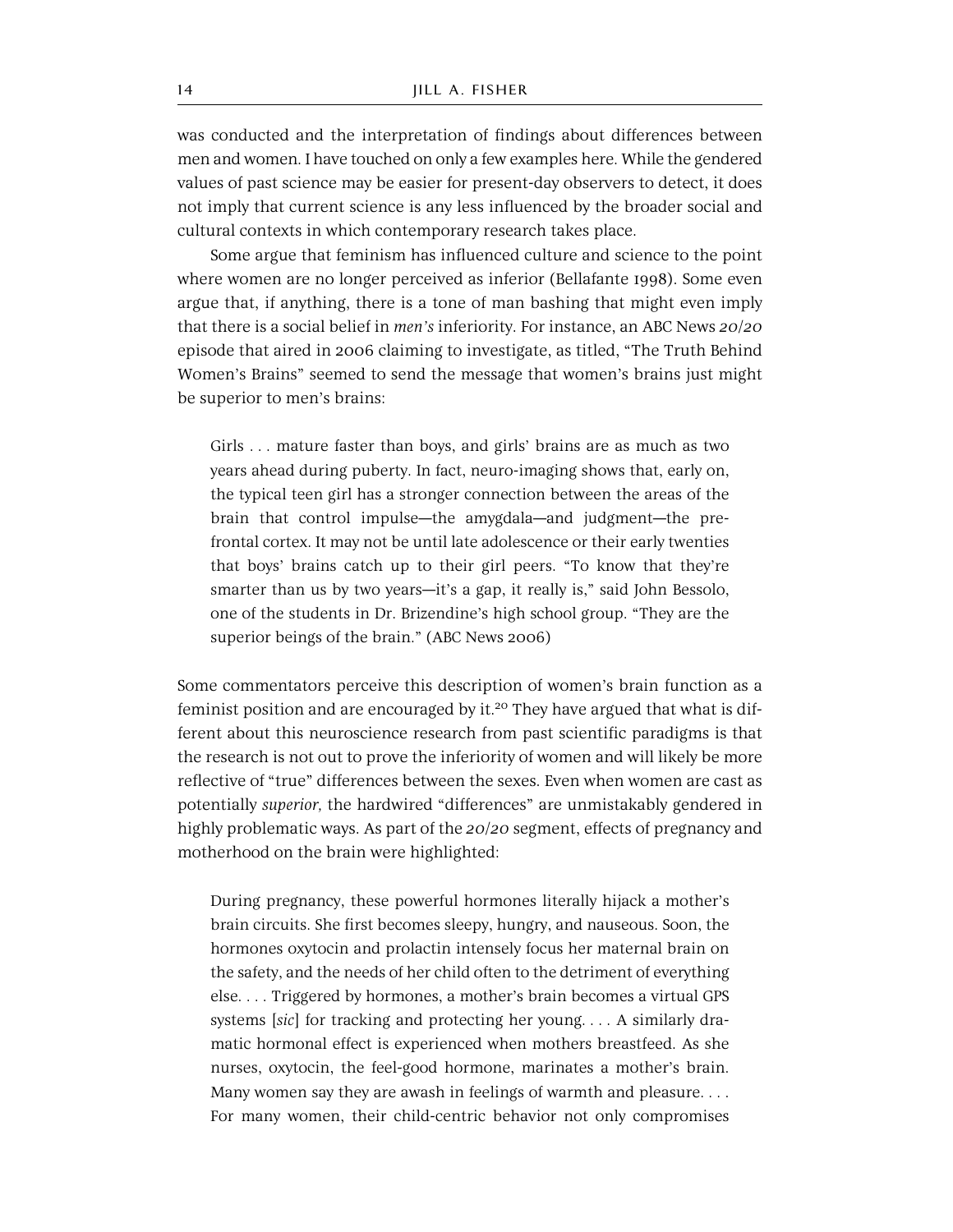their relationships, but also their jobs. Hormonally tethered to their child the interest of some mothers to return to work is often challenging.  $(ABC$  News 2006)

This hardly seems like an argument that will have positive implications for women because it normalizes traditional patriarchal assumptions that women's place is in the home, with children. It is also critical to note that research like this has been under fire. There have been numerous inquiries into the veracity of the findings being reported in news coverage like this as well as the research on which it is based (see Rogers, this volume).

What does the popularity of this type of research about women's brains mean, then, for the relationship between science and cultural views of gender? Is this type of science merely an outlier that has received a lot of media attention? Or is it symptomatic of an underlying current in our culture? Both are probably true; it can be thought of best as representing the tension around women's issues in the United States as a result of the cultural context of postfeminism. *Postfeminism* is the term that refers to the view that feminism is obsolete because the battles it was fighting have been won. The postfeminist position is that in the past women did not have the same opportunities as did men, but because of the success of past women's movements, men and women are equal today. In the United States, there are very few employment opportunities from which women are explicitly denied, and women are excelling in college and entering graduate school in record numbers. Women today have many more choices than did generations before them.<sup>22</sup>

Postfeminism attempts to explain away any remnants of inequality between the sexes. For instance, the structural inequalities that persistently disadvantage women, such as the 20 percent less that women receive in pay than their male counterparts, are perceived as individual problems that require only individual solutions: if someone doesn't like her job, she should get another one; or women just don't choose to put in as many hours as do men. Postfeminism can also be thought of as an apolitical, have-it-all, or superwoman feminism: the job, the family, and the consumer products to stay young and attractive (Tasker and Negra 2007).<sup>23</sup> The absence of an analogue discourse of supermen who also do it all, contributing at work and home, is either invisible or naturalized. This means that there is a paradox at the heart of postfeminism in which there is a simultaneous critique and reinforcement of sexism through a celebration of the choices women should and do have and an ignoring of the obligations from which men are excused.

If postfeminism is a major part of the cultural context of U.S. society today, what are its effects on science? This has yet to be documented in a systematic way, but the cultural politics of postfeminism could mean that there are fewer checks on scientific inquiry. For instance, it appears that it is no longer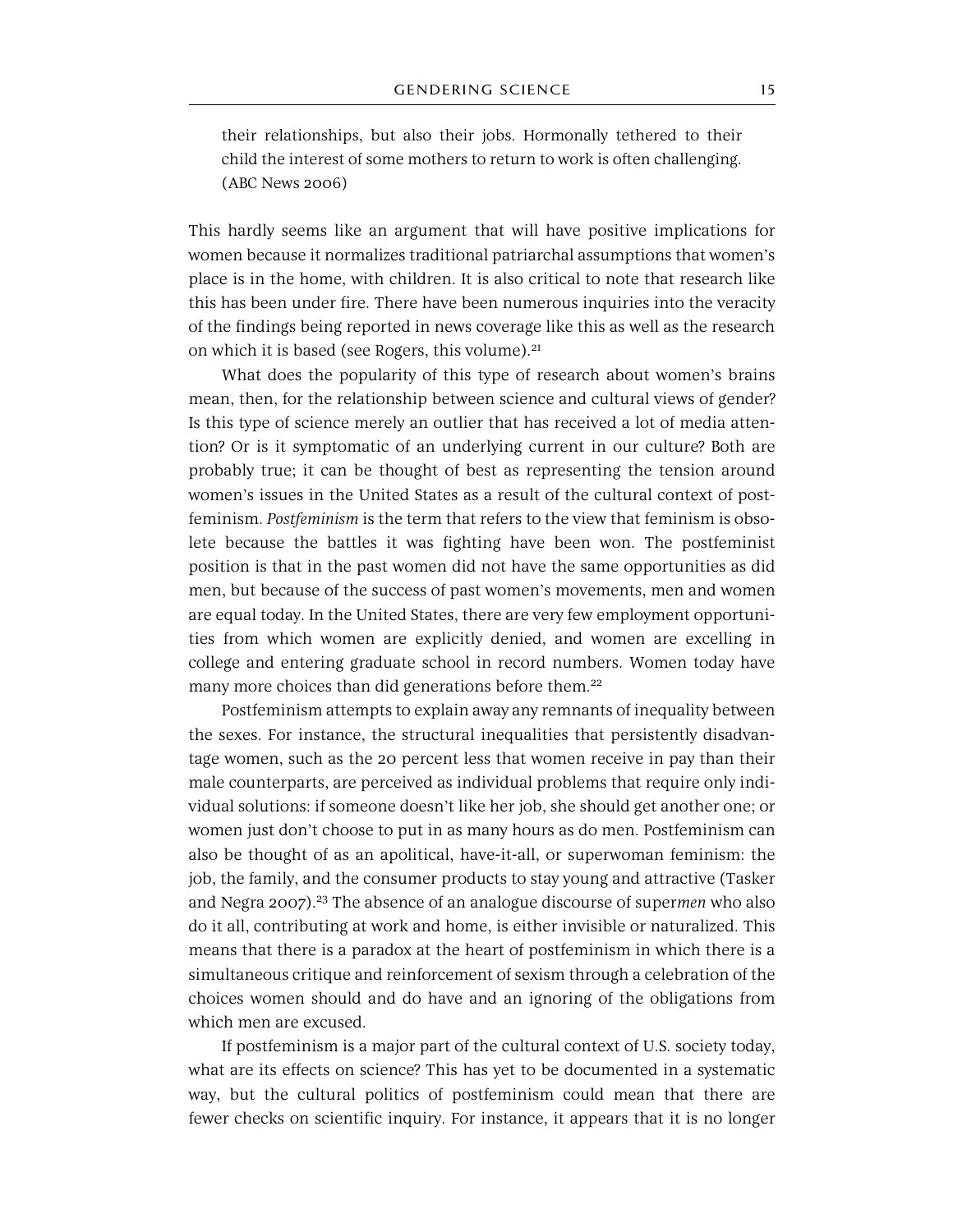threatening to talk about the biological differences between the sexes because of the "equality" that has been achieved. Unlike in the 1960s and 1970s, there appears to be little controversial or offensive today about claiming that women are biologically fated to feminine gender roles. A belief that sexism has been eradicated likely means that we are not as attuned to perceiving sexism when and where it is mobilized. Moreover, it is unlikely that women entering the sciences today will have the same transformative effects on the scientific agenda as did the women who became scientists in the 1960s and 1970s.<sup>24</sup> Those early women scientists changed the questions that were being asked and the methods that were being used for collecting data. Women entering science in the 2000s and 2010s who subscribe to postfeminist views of society may be more likely to follow the male-dominated status quo in science than to offer new perspectives in their fields.<sup>25</sup> For instance, it may indeed be a symptom of postfeminism that no one stops to question the sexism inherent in research or the sexist implications of the findings. The purpose of this volume is to pause and consider how contemporary science mobilizes sex and gender in ways that reflect patriarchal—if not sexist—thinking about the roles of women and men in society.

#### Book Overview

This volume is organized into four parts that contain critical analyses of different aspects of contemporary science and medicine. Part , "Investigating Difference," includes three chapters that carefully examine claims that are being made by scientists today about the biological differences between men and women and between heterosexuals and homosexuals. The chapters tackle a range of scientific activity, representing research on genetics, neuroscience, and physiology. In her chapter "Sex Differences Are Not Hardwired," Lesley J. Rogers analyzes common types of explanations mobilized in the sciences for the causes of sex differences. She illustrates the flaws in some of these frameworks by refuting the scientific evidence or the conclusions drawn, and she argues for an alternative approach to understanding difference that embraces complexity in lieu of essentialism. For instance, she explores the literature documenting sex differences in infants' behavior to show that the socialization process begins at birth and cannot be dismissed as having no impact on sex differences. Bonnie B. Spanier and Jessica D. Horowitz question the conclusions that scientists make about the biological basis of homosexuality in "Looking for Difference? Methodology Is in the Eye of the Beholder." Drawing upon a case study of auditory research that purports to have found differences in ear emissions based on gender and sexual orientation, they offer a valuable mapping of the conceptual errors scientists are prone to make in their interpretations of data. Turning to brain imaging, Claudia Wassmann discusses research on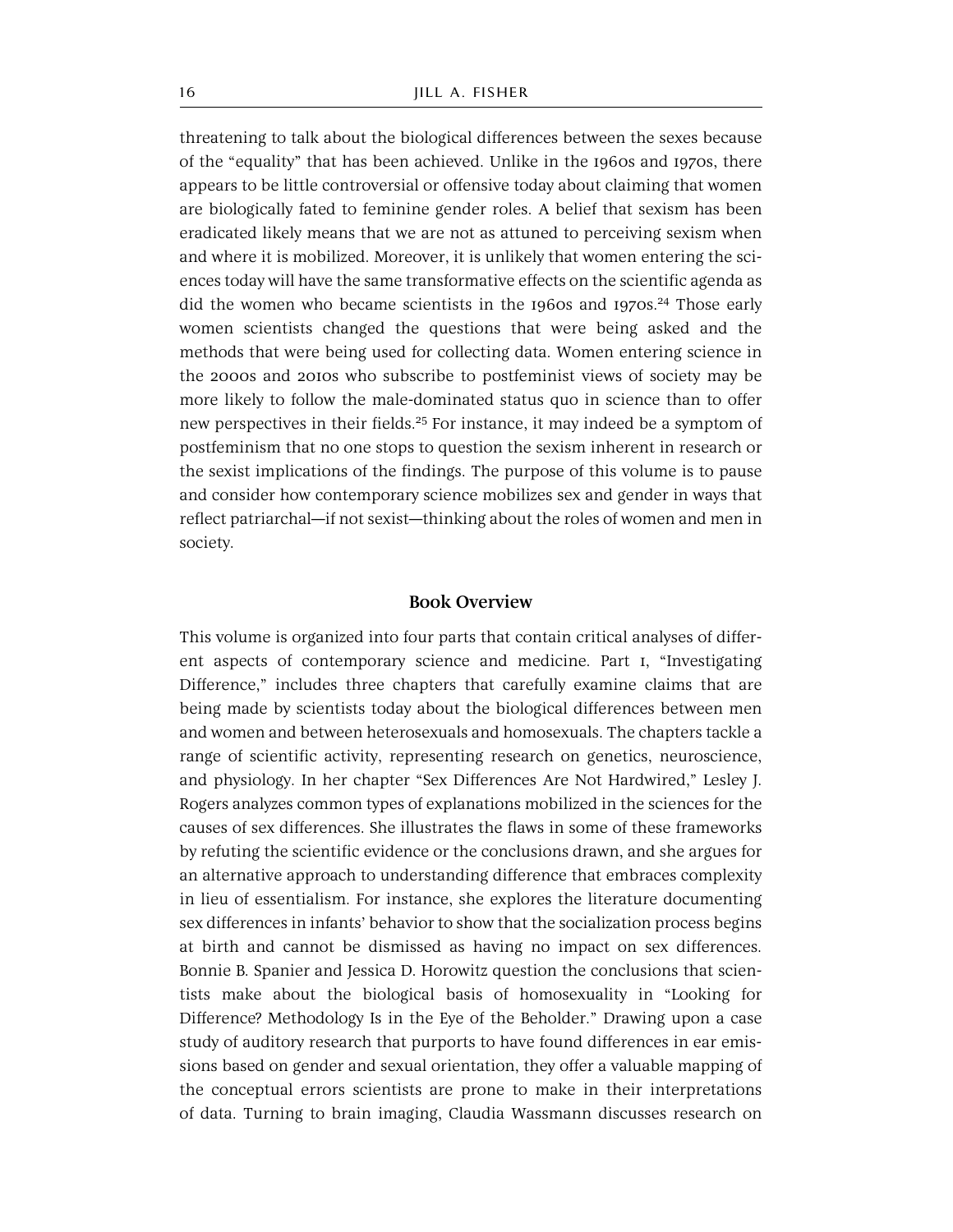sex-based differences in mathematical and cognitive abilities as well as emotional responses in "Evaluating Threat, Solving Mazes, and Having the Blues." She persuasively shows the ways in which brain-imaging studies reiterate and reinforce common gender stereotypes through the questions that researchers ask about differences in men's and women's brain functions.

Part 2. "Animal Obsessions," examines the ways in which human gender assumptions are inflected in research on nonhuman animals. The three chapters in this section include narratives of animal sexuality, but the analytic interest here is the attention that scientists and the media give to the behavior of nonhuman animals to represent taken-for-granted truths about human sexuality. In "Telling the Rat What to Do," Lynda Birke explains not only how researchers' assumptions about sex differences direct their hypotheses and observations, but also how laboratory animals' behavior and physiology are altered by their living conditions. She shows how purposeful breeding and laboratory contexts (such as being segregated by sex) tend to reinforce the assumptions that scientists have about animals' sex differences. Angela Willey and Sara Giordano's chapter, " 'Why Do Voles Fall in Love?' " returns our attention to research being conducting on the brain but with a twist. In their examination of monogamy gene research, they find "love" is a gendered story that gets written onto prairie vole behavior. In their fascinating account, they document how monogamy research positions only male behavior as being of interest because of assumptions that female monogamy is more "natural." In another case of concern with "aberrant" behavior, K. Smilla Ebeling and Bonnie B. Spanier explore popular interest in the question articulated in their chapter's title: "What Made Those Penguins Gay?" Zoos have long been sites of popular science and education through representations that they provide of the animal kingdom. Ebeling and Spanier trace the controversies and interventions that resulted from the politicization of media attention in the mid-2000s to "gay" penguins at German and U.S. zoos.

Part 3, "Categorizing Bodies," analyzes how scientific frameworks grapple with bodies that do not fit traditional sex and/or gender binaries. Both chapters in this section show how ambiguous bodies are defined and understood in ways that harm or disrespect the individuals who inhabit them. In "Intersex Treatment and the Promise of Trauma," Iain Morland describes the relationship between medical and psychological models of gender formation and the medical management of intersex. Exploring how knowledge about intersex is produced, he disturbingly illustrates the trauma caused to intersex individuals in order to minimize the parents' and physicians' cultural anxiety about children born with ambiguous genitalia. Sel J. Hwahng's chapter, "The Western 'Lesbian' Agenda and the Appropriation of Non-Western Transmasculine People," focuses on social science researchers' construction of knowledge about sex and gender through their treatment of anatomically female, transmasculine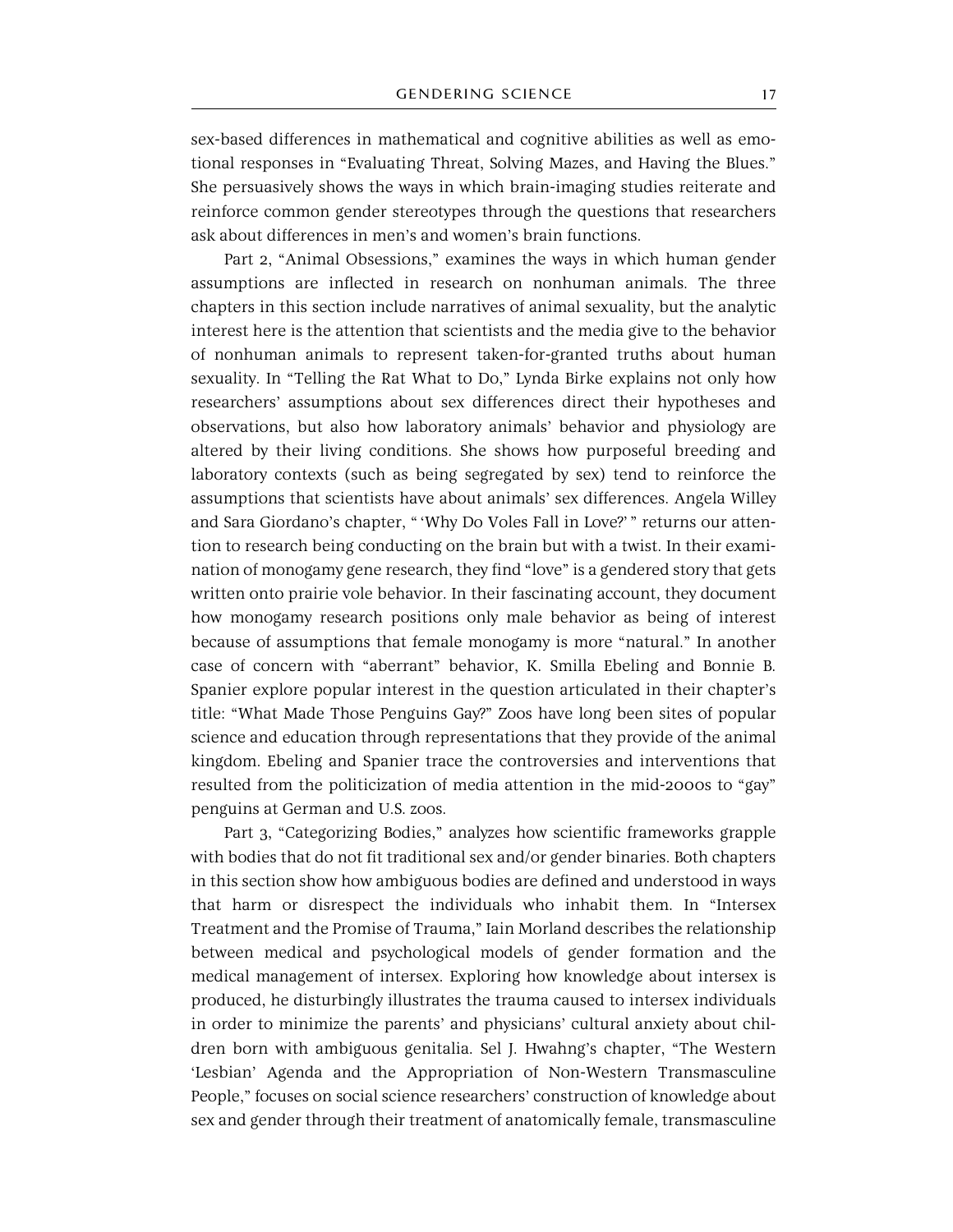bodies. The chapter carefully documents the difficulty for researchers in thinking about and separating gender identities from biological bodies, especially when defining non-Western people through the lens of Western constructions of gender and sexuality.

Part 4, "Medical Interventions," examines the medical management of bodies that are constructed as "abnormal" as a result of gender expectations for those bodies. The three chapters in this section illustrate the medical imperative to intervene even when medical knowledge is absent, contradictory, or unfounded. In "Facial Feminization and the Theory of Facial Sex Difference," Heather Laine Talley investigates cosmetic surgery designed for male-to-female transsexuals. Analyzing the way the procedures are framed by surgeons as a way to correct "disfigured" faces, she reveals the process of "sexing" the face that occurs by defining what counts as "female" and "male" facial characteristics. Shirlene Badger's chapter, "The Proportions of Fat in Genetics of Obesity Research," concentrates on an entirely different context: a clinic conducting a study on the genetics of childhood obesity. Badger traces the scientific and personal narratives that are told to explain the causes of obesity, and she explores the gendered and familial meanings that parents and children in the study ascribe to fat. Finally, Emily Wentzell examines the medical management of erectile dysfunction (ED) in Mexico in "Making Male Sexuality." She describes how cultural and medical beliefs about gender and sexuality become fused in the treatment of ED in ways that differ unexpectedly from the medical model north of the border.

Together the essays in this volume depict contemporary science and medicine as gendered institutions that reflect society's cultural values. While there are doubtless many other areas of current scientific research that could be analyzed in this vein, this collection assembles examples that challenge the myth that contemporary science is value-free. More scholarship needs to be done to study explicitly the other types of cultural values at work in the modern research enterprise, such as how beliefs in ethnic/racial and class differences and hierarchies shape scientific practice. Nonetheless, scrutinizing scientific claims about the differences between women and men is an important place to begin because these assertions are especially prone to be mistaken for obvious truths.

#### **NOTES**

. This is most obvious when it comes to securing funding for research. For example, the National Science Foundation, one of the U.S. federal government's primary sources of grant support for the sciences, requires scientists to include in their applications for research funds a statement detailing the "broader impacts" of the proposed research. The degree to which scientists can demonstrate the importance and relevance of their research will determine to some extent how successful they will be at receiving public funds.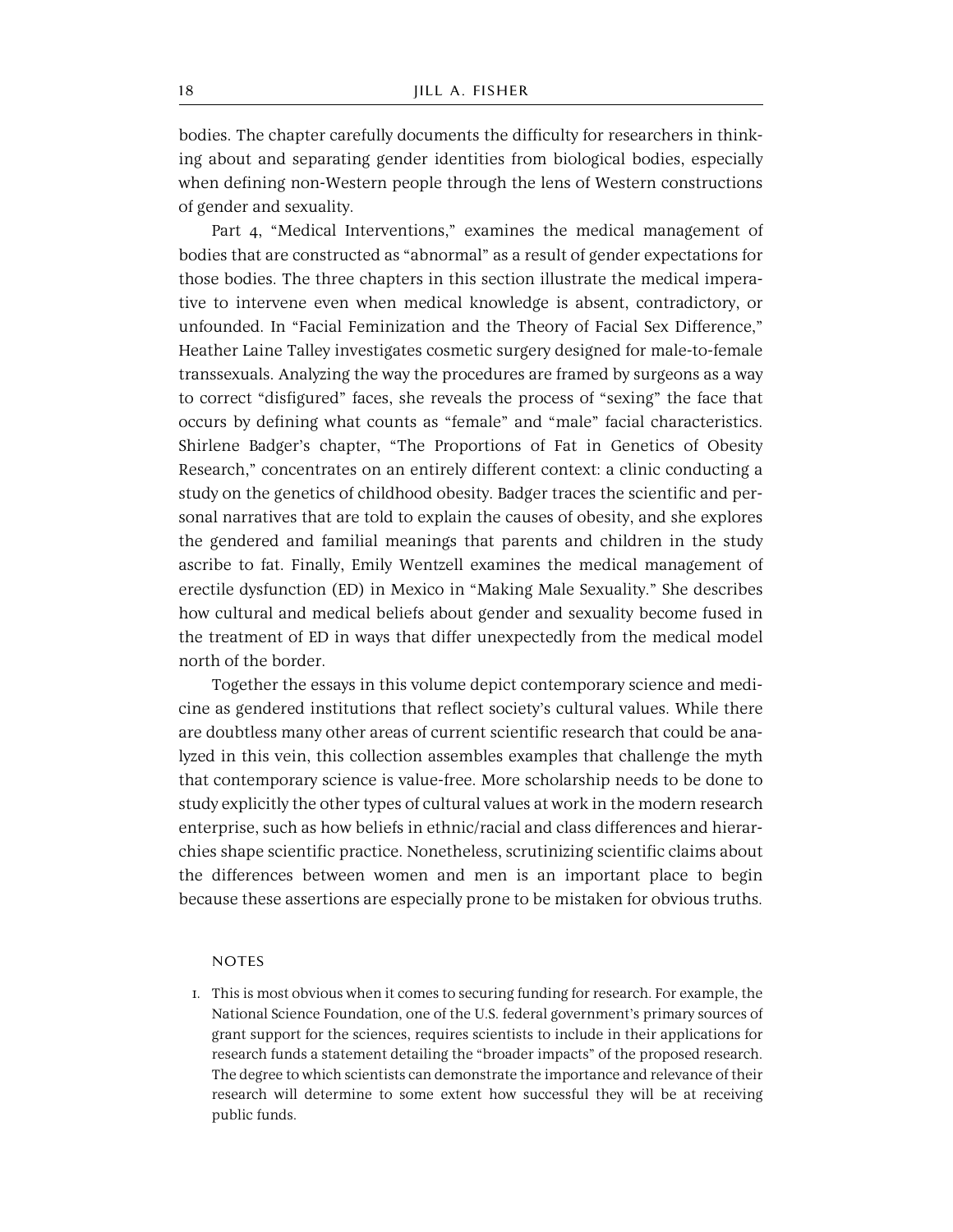- . Carolyn Merchant writes about the scientific revolution and the imagery connected with new methods of experimentation being used to uncover the secrets of nature: "In the seventeenth century  $\dots$  Francis Bacon (1561–1626) sets forth the need for prying into nature's nooks and crannies in searching out her secrets for human improvement" (1990, 33). These metaphors of scientific inquiry have contributed to the current sense that unknown facts are merely waiting for discovery.
- . There are, of course, examples in the history of science of dramatic departures from the status quo in observations, such as Copernicus's assertion in the sixteenth century that, contrary to the dominant belief at the time, it is the Earth that revolves around the Sun.
- . While it is becoming more common for women to retain their birth names when they marry, the vast majority of women still take their husband's last name. For example, one study estimated that more than 80 percent of U.S. women who are college graduates change their names when they marry (Goldin and Shim 2004), and the percentage of women who have not graduated from college who change their names is likely much larger.
- . What is important to understand about patriarchy is that it is a system, not just individuals. This means that it cannot be reduced to the people who participate in it. Because it is a system, it permeates our culture, is represented in our institutions, and structures our relationships. As a result, patriarchy is durable and tenacious even when individuals challenge the system (Johnson 2005).
- . While the focus of this volume is not explicitly on race or the construction of racial differences, science has also supported racist categorizations of different groups of people. Examples of science being used to "prove" racial inferiority can be found in American, European, and Japanese contexts and were often mobilized to justify slavery, colonization, or harsh treatment of ethnic minorities. See Fausto-Sterling 1995; Harding 1993; Terazawa 2005.
- . There are many ways to define gender. For the purposes of this discussion, gender can be thought of as the social practices that create and maintain distinctions between women and men. That these distinctions have been the fabric of inequality between men and women is not random or accidental, which is evinced by the way in which these distinctions become embedded in institutions and the rules of social interaction.
- . This idea gave rise to the "gender-neutral" childrearing movement, which focused on eliminating the gendered messages that children receive about differences between girls and boys and between women and men. The 1970s cult classic *Free to Be ...* You *and Me* is an example of a television program and audio recording that challenged the traditional messages about gender that children receive.
- . There is one example where a claim of this sort quickly did become political. Former Harvard president (and economic advisor to U.S. president Barack Obama) Larry Summers made the remark in a speech that women do not have the same levels of scientific and mathematical aptitude as do men. The speech created quite the furor, leading to Summers's resignation from Harvard.
- . Defining "good science" can be a tricky endeavor because research can be technically correct but still problematic. For instance, clinical trials designed by the pharmaceutical industry to test their new products are good science in the sense that they follow the norms and standards of scientific practice, but studies are nonetheless designed so as to cast the drug in the best possible light (Fisher 2009). Sometimes it is not a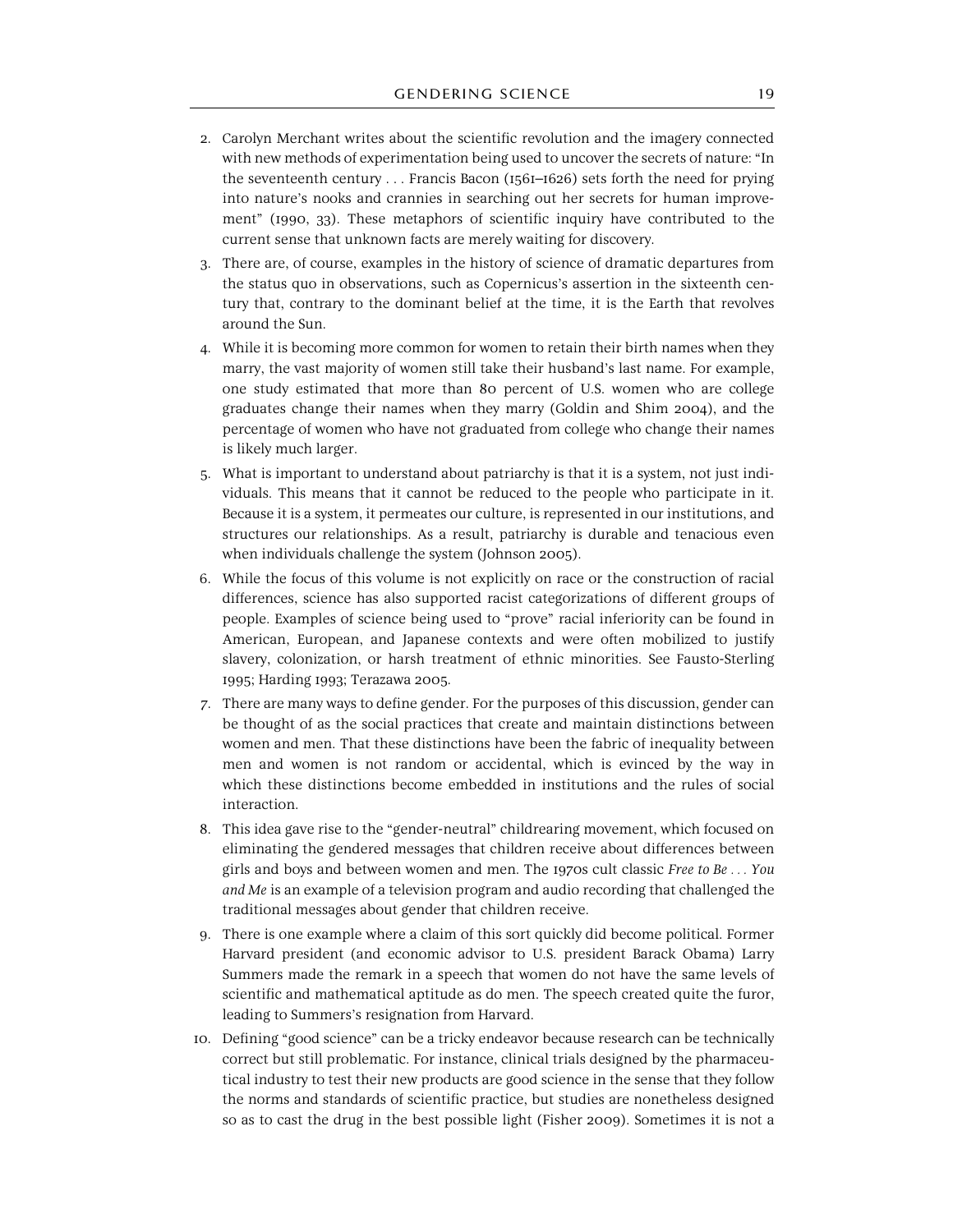question of what science was done, but what science was undone, what knowledge was intentionally left unproduced (Hess 2007).

- . Up until the nineteenth century, science as we now would think of it was referred to as "natural philosophy." While early natural philosophers observed the physical world, it was not until the scientific revolution (beginning roughly in the sixteenth century) that experimentation with—or manipulation of—the physical world was incorporated into natural philosophy.
- 12. Nancy Tuana's 1989 piece on this topic ("The Weaker Seed: The Sexist Bias of Reproductive Theory") is a must-read for students interested in the history of science, and I draw extensively from its findings and analysis in this section.
- 13. Tuana (1989) relates a very interesting history of the perceptions of the roles of sperm and egg cells in contributing to reproduction. During the end of the seventeenth century and through the majority of the eighteenth century, scientists subscribed to the "preformation doctrine" of reproduction, which held that the organism was fully formed and had only to grow to become a person. Before sperm cells were visible under a microscope, scientists presumed that the egg must hold the preformed organism and that contact with male semen initiated its growth. This view was called "ovism." After sperm cells were made visible, some scientists then advocated that sperm held the preformed embryo, which could then grow upon being implanted in a woman's uterus. This view was called "animalculism." The latter view was more palatable to many at the time because ovism seemed to give too great a contribution to women in reproduction, but many fretted about the wastefulness of sperm containing preformed organisms.
- . Of course, the word "average" is critically important here. As with all averages, individual measurements deviate above and below the mean, and there is a fair amount of variability in the size of individual men's and women's brains. Thus, some women's brains weigh more than some men's brains. See Gould (1992) for a detailed analysis on why early measurements of men's and women's brains may have inadvertently introduced bias that accounted for the weight difference between the samples of men's and women's brains used.
- . Moreover, there is very little evidence to support that the sex differences found are innate differences. For instance, cross-cultural research often cannot replicate the findings of the Western world, and the brain is known to be a dynamic organ, not one that is fixed at birth. On this latter point, the brain has an amazing capacity to create new structures and patterns in response to injury or trauma.
- 16. Carol Groneman (1995) provides a fascinating discussion of how the rise of evangelical Christianity as well as the Industrial Revolution contributed to new mores around women's sexuality.
- . Sexual desire in men continued to be viewed as quite natural in the nineteenth and twentieth centuries. The term "satyriasis" was coined, however, to refer to the male analogue of nymphomania. The illness it represented was nonetheless believed to be much less common, less severe, and less damaging to men than nymphomania was to women (Groneman 1995).
- 18. Jennifer Terry (1995) describes three competing explanations for homosexuality that circulated in the nineteenth century. In the evolutionary explanation, researchers asserted that homosexuality was evidence of "overspecialization" of the species in which the highest levels of civilization were failing to procreate. This theory was based on the perceived overrepresentation of homosexuals in high society, especially those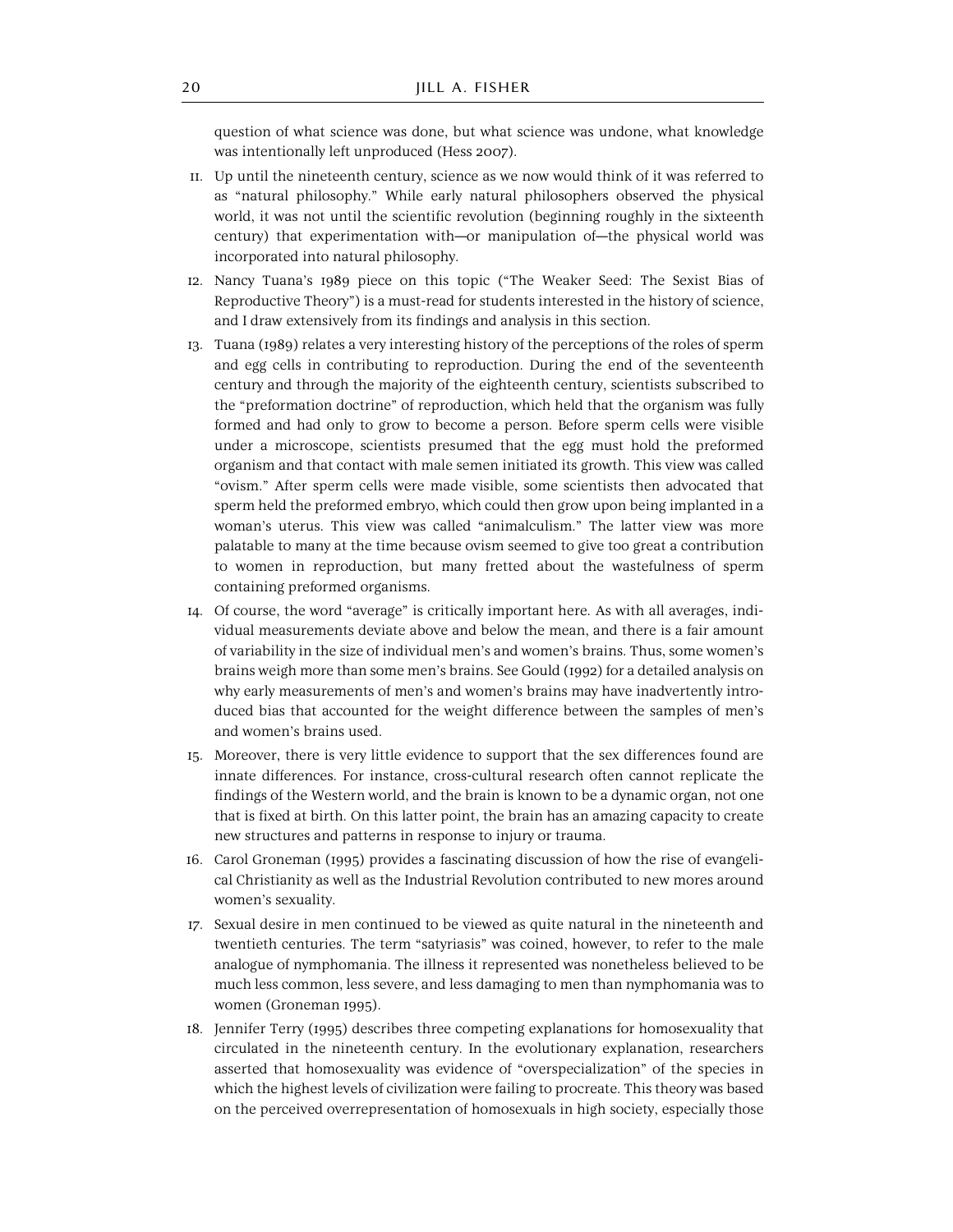who were intellectuals and artists. Other researchers claimed that modern industrial life put too many strains and constraints on individuals and that resulted for some people in the loss of adaptive ability, leading to homosexuality, here seen as a disorder of the brain and nervous system. A third line of research argued that homosexuality was evidence of a "third sex," one in which the female mind was in the male body and resulted in men behaving and appearing feminine. Likewise, lesbians were explained as a masculine mind present in a female body.

- . Alfred Kinsey's research on homosexuality during the same decades of the twentieth century even further raised alarm about the invisibility of homosexuals in society. Kinsey's controversial findings challenged the traditional binary between heterosexuality and homosexuality, suggesting that sexuality is instead a continuum and that people will engage in different types of sexual behaviors along that continuum over the course of their lifetime.
- 20. In fact, the 20/20 segment was highlighting the book The Female Brain, the author of which (Louann Brizendine) self-identifies as a feminist. There are, of course, many different kinds of feminism. Specifically, "difference" feminism—as opposed to liberal feminism—has as its basic tenet that women are naturally more nurturing than are men. It is a feminist position because people who subscribe to this view believe that women should not be disadvantaged or devalued by society for their difference. In the United States, where feminism is often thought of as a "bad" word, difference feminism does not have many subscribers, in part because people who might agree with this position would never identify as feminist. Perhaps Brizendine would categorize herself as this type of feminist.
- . Brizendine, author of *The Female Brain,* has been a particular target of attack as a result of her tendency to misrepresent or rely on seriously flawed science to make her claims.
- . Postfeminism is a cultural phenomenon; and, like much of our cultural beliefs, it is (problematically) based more on affluent and white women's experiences than those of poor women or women of color.
- 23. Empowerment rhetoric has been appropriated from the  $1960s-1970s$  women's movements, so that empowerment is now seen as an individualized process, one that is best experienced through consumption (Fisher and Ronald 2008; McCaughey and French 2001).
- . In addition to the sexuality studies in which female rodent behavior became an object of scientific interest (Van den Wijngaard 1995), women entering science transformed primatology, biology, and medicine in the 1960s, 1970s, and 1980s (Haraway 1989; Schiebinger 2001).
- . I should clarify that not all women, and not all women entering science today, hold postfeminist views about society. Some of the science doctoral students that I have had the privilege of teaching have had incredibly strong views about the sexism and bias that can still be found in the sciences.

#### **REFERENCES**

- ABC News. 2006. The truth behind women's brains. On  $20/20$ , September 28, 2006. Segment transcript available online: http://abcnews.go.com/2020/story?id=2504460 (accessed November 21, 2010).
- Barker-Benfield, B. 1975. Sexual surgery in late-nineteenth-century America. *International Journal of Health Services* 5 (2): 279-298.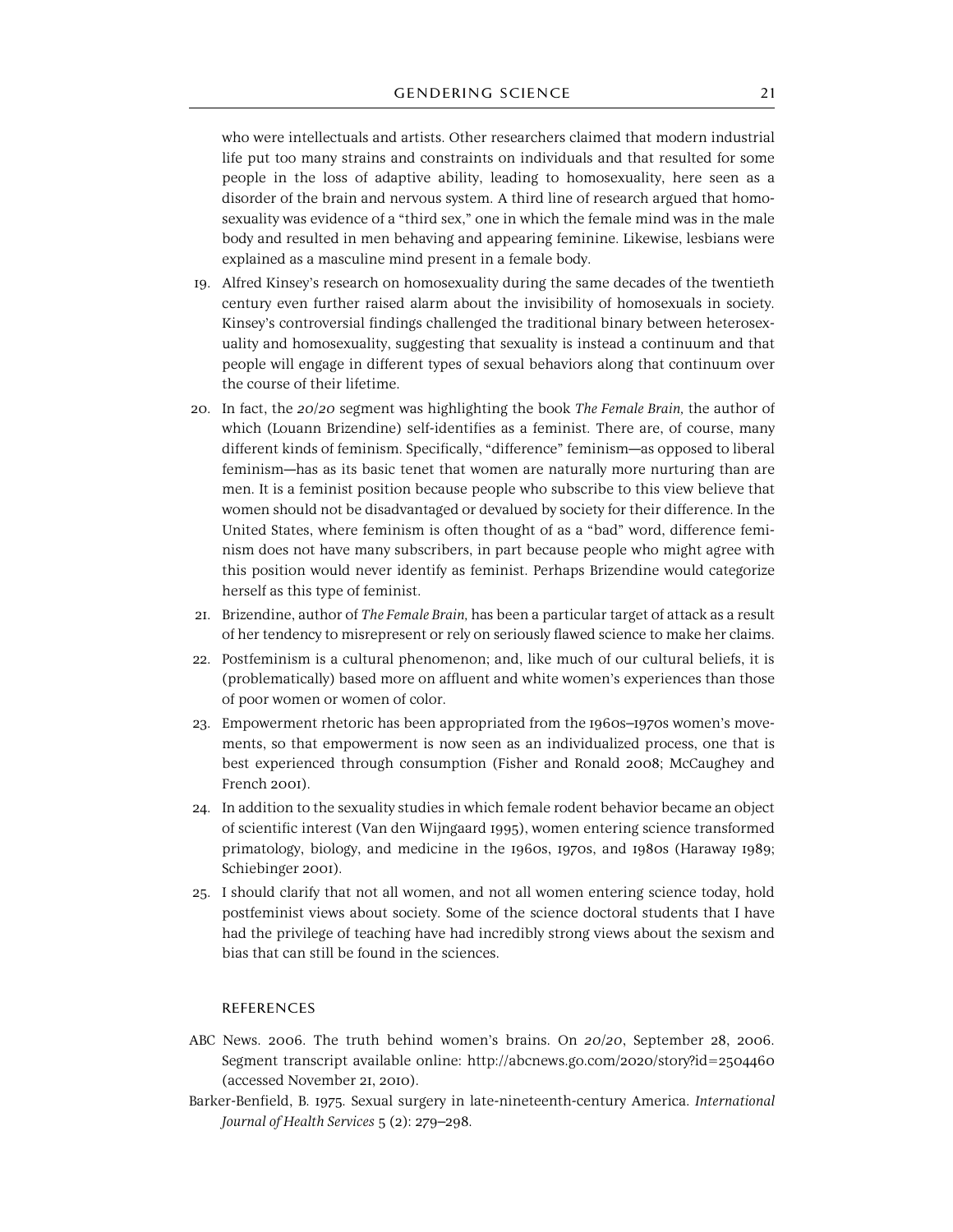- Bellafante, G. 1998. Feminism: It's all about me! *Time* 151 (25). Available online: http:// www.time.com/time/magazine/article/0,9171,988616,00.html (accessed: January 14, 2010).
- Birke, L. 2001. In pursuit of difference: Scientific studies of women and men. In *The Gender* and Science Reader, edited by M. Lederman and I. Bartsch, 309-322. New York: Routledge.
- Brizendine, L. 2007. The female brain. London: Bantam Press.
- Fausto-Sterling, A. . *Myths of gender: Biological theories about women and men.* New York: Basic Books.
	- ———. . Gender, race, and nation: The comparative anatomy of "Hottentot" women in Europe, 1815-1817. In *Deviant bodies: Critical perspectives on difference in science and popular culture, edited by J. Terry and J. Urla, 19-48. Bloomington: Indiana University Press.*
- Fisher, J. A. 2009. *Medical research for hire: The political economy of pharmaceutical clinical trials.* New Brunswick, NJ: Rutgers University Press.
- Fisher, J. A., and L. Ronald. 2008. Direct-to-consumer responsibility: Medical neoliberalism in pharmaceutical advertising and drug development. In *Patients, consumers, and civil society,* vol. of *Advances in Medical Sociology,* edited by S. M. Chambré and M. Goldner, 29-51. Brighton, UK: Emerald Publishing.
- Genova, J. 1988. Women and the mismeasure of thought. *Hypatia* 3 (1): 101–117.
- Goldin, C., and M. Shim. 2004. Making a name: Women's surnames at marriage and beyond. *Journal of Economic Perspectives* 18:143-160.
- Gould, S. J. . *The panda's thumb: More reflections in natural history*. New York: W. W. Norton.
- Groneman, C. 1995. Nymphomania: The historical construction of female sexuality. In *Deviant bodies: Critical perspectives on difference in science and popular culture,* edited by J. Terry and J. Urla, 219–249. Bloomington: Indiana University Press.
- Haraway, D. 1989. Primate visions: Gender, race, and nature in the world of modern science. New York: Routledge.
- Harding, S., ed. 1993. The "racial" economy of science: Toward a democratic future. Bloomington: Indiana University Press.
- Hess, D. J. 2007. Alternative pathways in science and industry: Activism, innovation, and the envi*ronment in an era of globalization.* Cambridge, MA: MIT Press.
- Hubbard, R. 1988. Science, facts, and feminism. *Hypatia* 3 (1): 5-17.
- Johnson, A. G. 2005. *The gender knot: Unraveling our patriarchal legacy*. Philadelphia: Temple University Press.
- Laqueur, T. 1987. Orgasm, generation, and the politics of reproductive biology. In *The making of the modern body: Sexuality and society in the nineteenth century,* edited by C. Gallagher and T. Laqueur, I-4I. Berkeley: University of California Press.
- McCaughey, M., and C. French. 2001. Women's sex-toy parties: Technology, orgasm, and commodification. *Sexuality and Culture*  $\frac{1}{2}$  (3):  $77 - 96$ .
- Merchant, C. . *The death of nature: Women, ecology, and the scientific revolution*. San Francisco: Harper & Row.
- Oudshoorn, N. . *Beyond the natural body: An archeology of sex hormones.* New York: Routledge.
- Schiebinger, L. 1989. The mind has no sex? Women in the origins of the scientific revolution. Cambridge, MA: Harvard University Press.
- ———. . *Has feminism changed science?* Cambridge, MA: Harvard University Press.
- Tasker, Y., and D. Negra, eds. 2007. Interrogating postfeminism: Gender and the politics of *popular culture.* Durham, NC: Duke University Press.